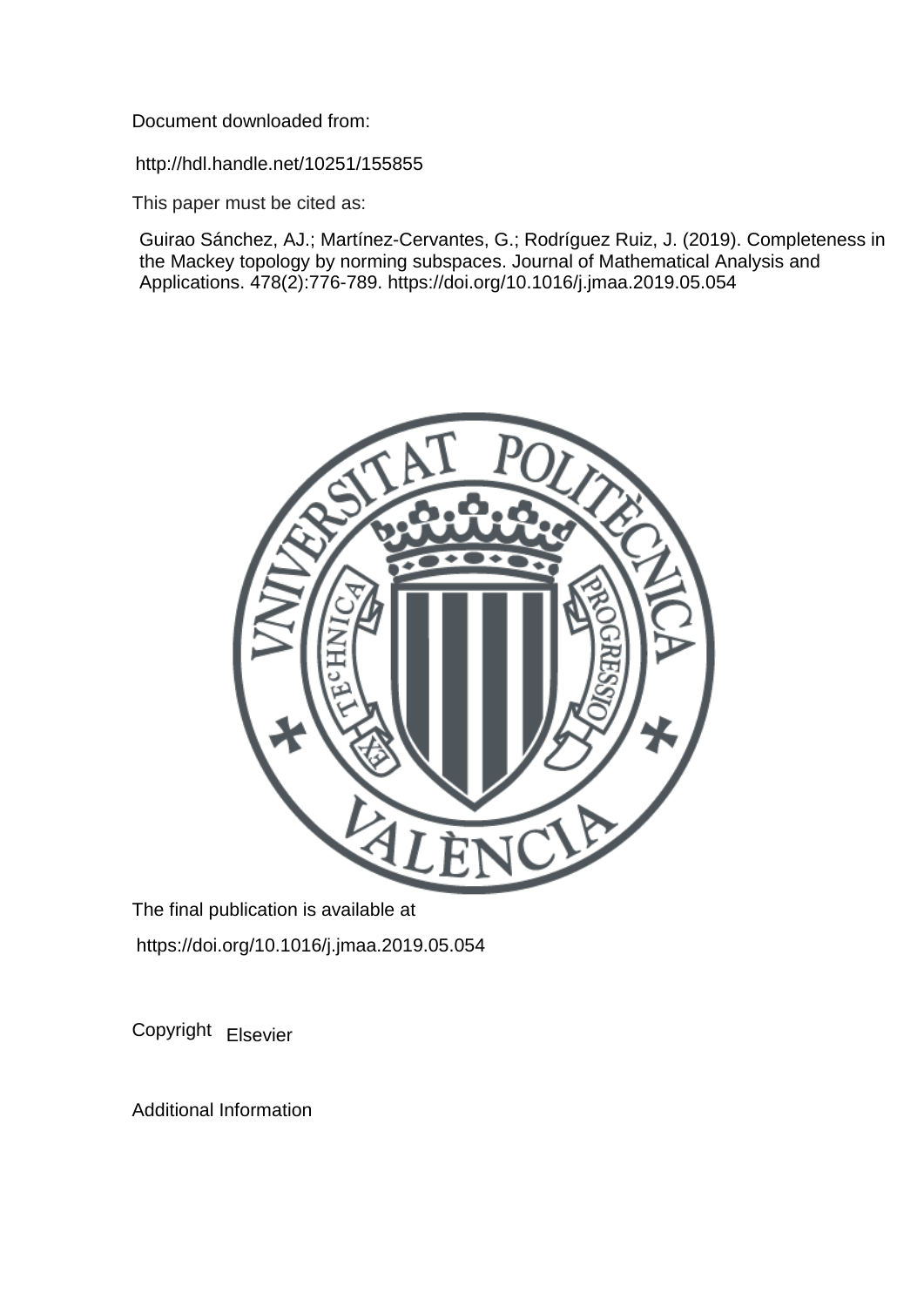# COMPLETENESS IN THE MACKEY TOPOLOGY BY NORMING SUBSPACES

A.J. GUIRAO, G. MARTÍNEZ-CERVANTES, AND J. RODRÍGUEZ

Dedicated to the memory of Bernardo Cascales

ABSTRACT. We study the class of Banach spaces  $X$  such that the locally convex space  $(X, \mu(X, Y))$  is complete for every norming and norm-closed subspace  $Y \subset X^*$ , where  $\mu(X, Y)$  denotes the Mackey topology on X associated to the dual pair  $\langle X, Y \rangle$ . Such Banach spaces are called fully Mackey complete. We show that fully Mackey completeness is implied by Efremov's property  $(\mathcal{E})$ and, on the other hand, it prevents the existence of subspaces isomorphic to  $\ell_1(\omega_1)$ . This extends previous results by Guirao, Montesinos and Zizler [J. Math. Anal. Appl. 445 (2017), 944–952] and Bonet and Cascales [Bull. Aust. Math. Soc. 81 (2010), 409-413]. Further examples of Banach spaces which are not fully Mackey complete are exhibited, like  $C[0, \omega_1]$  and the long James space  $J(\omega_1)$ . Finally, by assuming the Continuum Hypothesis, we construct a Banach space with w∗-sequential dual unit ball which is not fully Mackey complete. A key role in our discussion is played by the (at least formally) smaller class of Banach spaces X such that  $(Y, w^*)$  has the Mazur property for every norming and norm-closed subspace  $Y \subset X^*$ .

## 1. INTRODUCTION

Let X be a Banach space and  $Y \subset X^*$  a w<sup>\*</sup>-dense subspace (not necessarily norm-closed). The Mackey topology  $\mu(X, Y)$  on X associated to the dual pair  $\langle X, Y \rangle$  is the locally convex topology of uniform convergence on elements of the family

 $\mathcal{K}(Y) := \{ K \subset Y : K \text{ is absolutely convex and } w^* \text{-compact} \}.$ 

Several authors have recently discussed the *completeness* of  $(X, \mu(X, Y))$ , see [\[3\]](#page-14-0), [\[8\]](#page-14-1) and [\[9\]](#page-14-2). This research line was motivated initially by Kunze's paper [\[11\]](#page-14-3) on vector integration (cf. [\[1,](#page-14-4) [15\]](#page-14-5)). Bonet and Cascales [\[3\]](#page-14-0) exploited some results of [\[7\]](#page-14-6) to prove that if X contains a subspace isomorphic to  $\ell_1(\mathfrak{c})$ , then there is a norming and norm-closed subspace  $Y \subset X^*$  for which  $(X, \mu(X, Y))$  is *not* complete. At this point we stress that, in general, the completeness of  $(X, \mu(X, Y))$  implies that Y is norming, see [\[9,](#page-14-2) Proposition 3]. Guirao, Montesinos and Zizler [\[9\]](#page-14-2) exhibited a

<sup>2010</sup> Mathematics Subject Classification. 46A50, 46B26.

Key words and phrases. Mackey topology; completeness; norming subspace; Mazur property.

A.J. Guirao was supported by projects MTM2017-83262-C2-1-P (AEI/FEDER, UE) and 19368/PI/14 (Fundación Séneca). G. Martínez-Cervantes and J. Rodríguez were supported by projects MTM2014-54182-P and MTM2017-86182-P (AEI/FEDER, UE) and 19275/PI/14 (Fundación Séneca).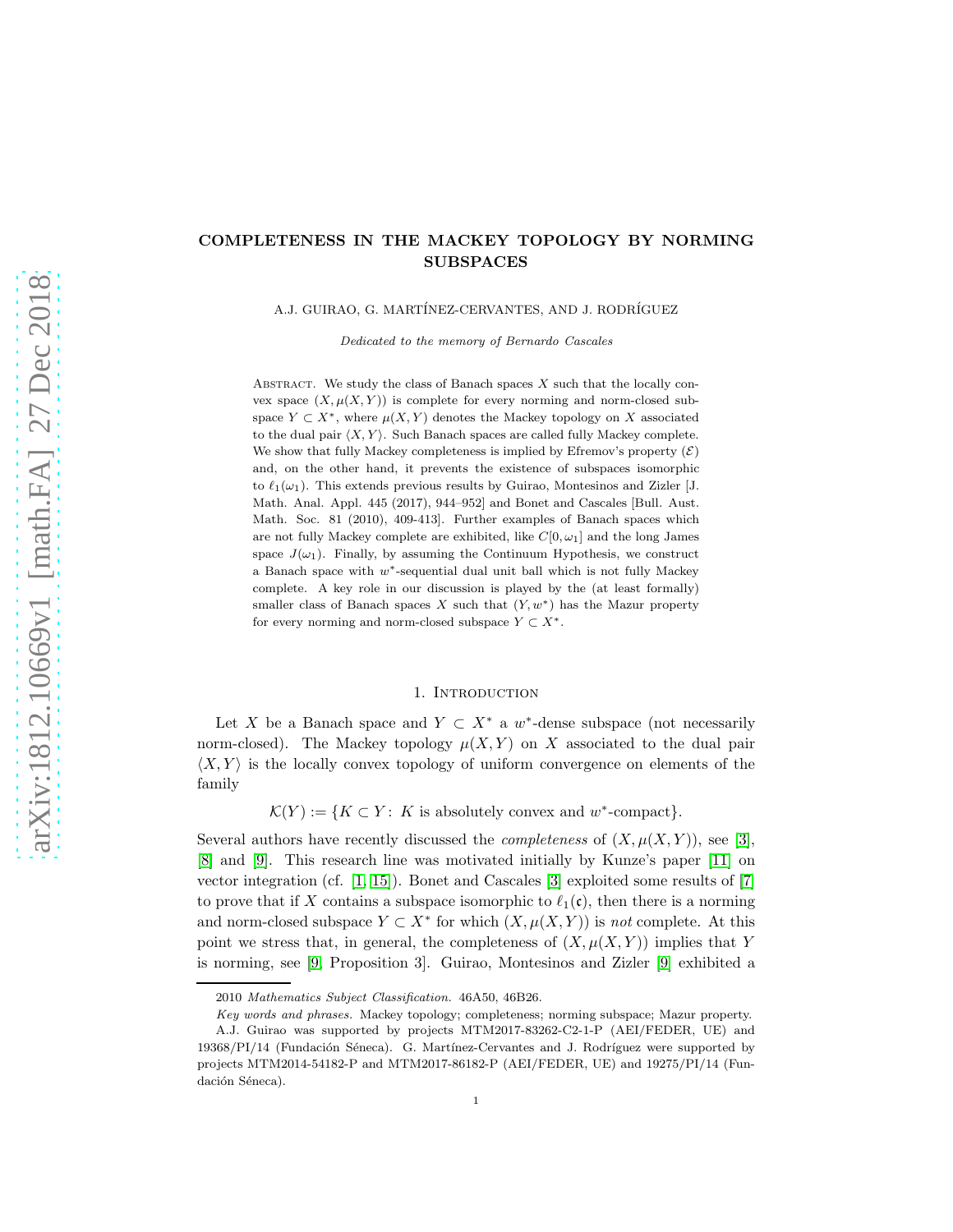connection between the completeness of  $(X, \mu(X, Y))$  and the *Mazur property* of  $(Y, w^*)$  (i.e. the property that every w<sup>\*</sup>-sequentially continuous linear functional  $f: Y \to \mathbb{R}$  is  $w^*$ -continuous). More precisely:

- (a) If  $(Y, w^*)$  has the Mazur property and Y is norm-closed, then  $(X, \mu(X, Y))$ is complete, see [\[9,](#page-14-2) Proposition 10].
- (b) If  $(X, \mu(X, Y))$  is complete and every  $K \in \mathcal{K}(Y)$  is Fréchet-Urysohn, then  $(Y, w^*)$  has the Mazur property, see [\[9,](#page-14-2) Proposition 1].

Let us introduce a couple of definitions:

Definition 1.1. A Banach space X is said to be *fully Mackey complete* (resp. *fully Mazur*) if  $(X, \mu(X, Y))$  is complete (resp.  $(Y, w^*)$  has the Mazur property) for every norming and norm-closed subspace  $Y \subset X^*$ .

Thus, statement (a) above implies that every fully Mazur space is fully Mackey complete. A sufficient condition on a Banach space  $X$  to be fully Mazur is that  $(B_{X^*}, w^*)$  is Fréchet-Urysohn (see [\[9,](#page-14-2) Theorem 5]), which includes the case of weakly compactly generated spaces and, more generally, weakly Lindelof determined ones. On the other hand, the aforementioned result of [\[3\]](#page-14-0) says that a fully Mackey complete Banach space cannot contain subspaces isomorphic to  $\ell_1(\mathfrak{c})$ .

In this paper we go a bit further in studying fully Mazur and fully Mackey complete Banach spaces. The paper is organized as follows.

Section [2](#page-3-0) introduces the basic terminology and contains some preliminary known results on the completeness of Mackey topologies. In addition, we prove that completeness and quasi-completeness are equivalent for  $(X, \mu(X, Y))$  whenever Y is norm-closed (Proposition [2.5\)](#page-4-0).

We begin Section [3](#page-5-0) by showing that in statement (b) above it is enough to assume (besides the completeness of  $(X, \mu(X, Y))$ ) that every convex w<sup>\*</sup>-sequentially closed subset of any  $K \in \mathcal{K}(Y)$  is w<sup>\*</sup>-closed (Proposition [3.1\)](#page-5-1). This is a localization of the Banach space *property*  $(\mathcal{E}')$  studied in [\[2,](#page-14-7) [12\]](#page-14-8) (which means that every convex  $w^*$ -sequentially closed bounded subset of the dual is  $w^*$ -closed). In particular, fully Mackey completeness is equivalent to being fully Mazur for Banach spaces with property  $(\mathcal{E}')$ . We stress that property  $(\mathcal{E}')$  is strictly weaker than having Fréchet-Urysohn dual ball, as witnessed by the so-called Johnson-Lindentrauss spaces (see [\[12,](#page-14-8) Theorem 3.1]).

Our main results in Section [3](#page-5-0) characterize fully Mazur and fully Mackey complete Banach spaces. Write  $S_1(A) \subset X^*$  to denote the set of all limits of w<sup>\*</sup>-convergent sequences contained in the set  $A \subset X^*$ . In Theorem [3.3](#page-5-2) we prove that a Banach space X is fully Mazur if and only if  $S_1(Y) = X^*$  for every norming and normclosed subspace  $Y \subset X^*$ . As a consequence, every Banach space having Efremov's property  $(\mathcal{E})$  is fully Mazur (Corollary [3.4\)](#page-6-0). Recall that X is said to have *Efremov's property* ( $\mathcal{E}$ ) if  $S_1(C) = \overline{C}^{w^*}$  for every convex bounded set  $C \subset X^*$  (see [\[14\]](#page-14-9)). The following implications hold in general:

 $(B_{X^*}, w^*)$  is Fréchet-Urysohn  $\Longrightarrow X$  has property  $(\mathcal{E}) \Longrightarrow X$  has property  $(\mathcal{E}')$ . Under the Continuum Hypothesis there exist Banach spaces separating the three conditions above (see [\[2\]](#page-14-7)), while it is unknown whether such examples exist in ZFC.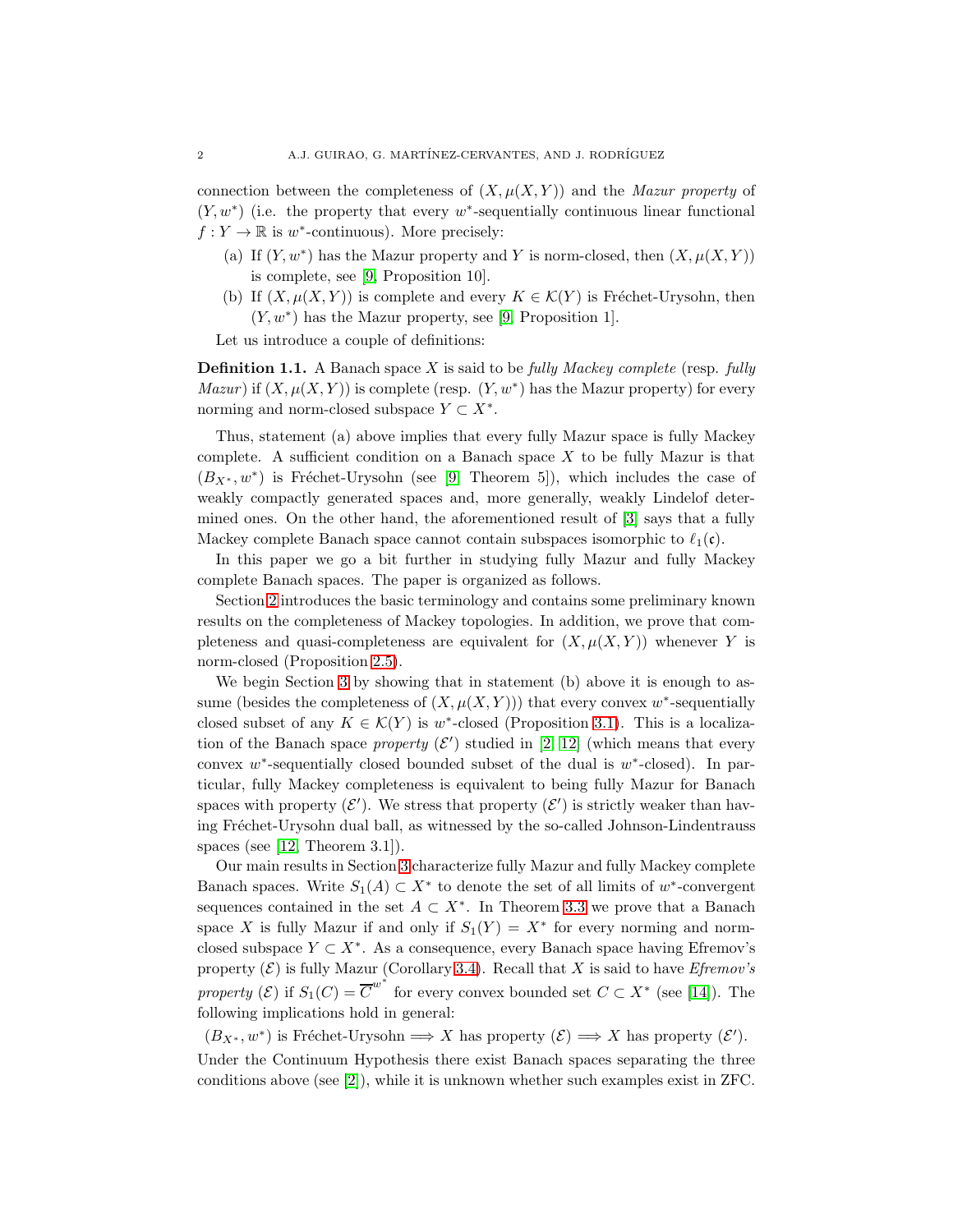On the other hand, in Theorem [3.5](#page-6-1) we characterize fully Mackey completeness in a similar spirit, namely, a Banach space  $X$  is shown to be fully Mackey complete if and only if for every norming and norm-closed subspace  $Y \subset X^*$  and every  $x^* \in X^* \setminus Y$  there is  $K \in \mathcal{K}(X^*)$  such that  $K \subset Y \oplus [x^*]$  and  $x^* \in \overline{K \cap Y}^{w^*}$ .

Section [4](#page-7-0) is mostly devoted to showing further examples of Banach spaces which are *not* fully Mackey complete. Theorem [4.1](#page-7-1) provides a technical tool which applies to prove that spaces like  $\ell_1(\omega_1)$  and  $C[0,\omega_1]$  fail to be fully Mackey complete. In particular, since this property is inherited by closed subspaces (Corollary [3.6\)](#page-7-2), it follows that a fully Mackey complete Banach space cannot contain subspaces isomorphic to  $\ell_1(\omega_1)$ , thus improving the result of [\[3\]](#page-14-0) which was mentioned above. The absence of subspaces isomorphic to  $\ell_1$  is not sufficient for fully Mackey completeness, as the example of  $C[0, \omega_1]$  makes clear. On the other hand, we also investigate fully Mackey completeness within the setting of *dual* Banach spaces. It is shown that if  $X^*$  is fully Mackey complete, then X is w<sup>\*</sup>-sequentially dense in  $X^{**}$  (Theorem [4.5\)](#page-9-0). As a consequence, we include a sharp characterization of the fully Mackey completeness of  $X^*$ , in some particular cases, in terms of the compact topological space  $(B_{X^{**}}, w^*)$  (Corollaries [4.8](#page-10-0) and [4.9\)](#page-10-1).

One may wonder whether property  $(\mathcal{E}')$  implies fully Mackey completeness. We will show that this is not the case. By modifying a construction of [\[2\]](#page-14-7), under the Continuum Hypothesis, we provide an example of a maximal almost disjoint family F of infinite subsets of N for which the Banach space  $C(K_{\mathcal{F}})$  is not fully Mackey complete, where  $K_{\mathcal{F}}$  is the Stone space of the Boolean algebra generated by  $\mathcal F$  and the finite subsets of  $N$  (Theorem [4.10\)](#page-10-2). Note that, without any extra set-theoretic assumption, all Banach spaces of the form  $C(K_{\mathcal{F}})$  have property  $(\mathcal{E}')$  (see [\[12\]](#page-14-8)). We finish the paper by collecting several open problems. For instance, we do not know whether fully Mazur and fully Mackey completeness are equivalent properties.

#### 2. Terminology and preliminaries

<span id="page-3-0"></span>All our topological spaces are Hausdorff and all our linear spaces are real. Given a linear space E, we denote by  $E^{\#}$  the linear space consisting of all linear functionals from E to R. For any set  $S \subset E$ , the symbol  $|S|$  stands for the subspace of E generated by S. Given a dual pair  $\langle E, F \rangle$ , we denote by  $w(E, F)$  and  $w(F, E)$ the induced weak topologies on E and F. When  $E = X$  is a Banach space and  $F = X^*$  (its topological dual), we simply write  $w = w(X, X^*)$  and  $w^* = w(X^*, X)$ . A locally convex space E is said to have the *Mazur property* if every sequentially continuous element of  $E^{\#}$  is continuous. A topological space T is said to be *Fréchet*-*Urysohn* if, for each  $B \subset T$ , any element of  $\overline{B}$  is the limit of a sequence contained in B. A subset C of a topological space T is said to be *sequentially closed* if no sequence in C converges to a point in  $T \setminus C$ . Given a Banach space X, we write  $B_X = \{x \in X : ||x|| \leq 1\}$  (the closed unit ball of X). A subspace  $Y \subset X^*$  is said to be *norming* if the formula

$$
|||x||| = \sup\{x^*(x) : x^* \in Y \cap B_{X^*}\}, \quad x \in X,
$$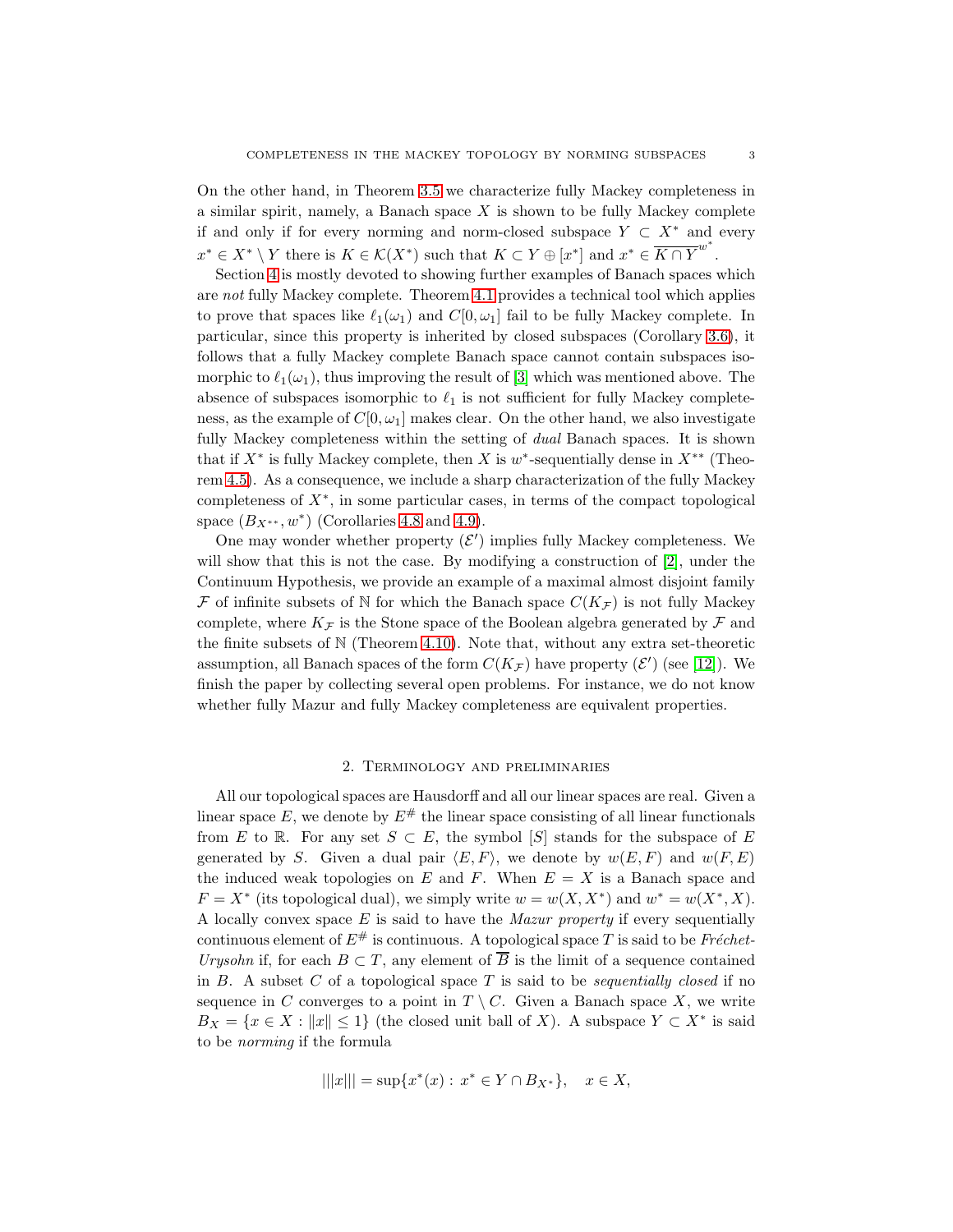defines an equivalent norm on X. Given a compact topological space  $K$ , we denote by  $C(K)$  the Banach space of all real-valued continuous functions on K, equipped with the supremum norm. For each  $t \in K$ , we write  $\delta_t \in C(K)^*$  to denote the evaluation functional at t, i.e.  $\delta_t(h) := h(t)$  for all  $h \in C(K)$ .

Throughout this paper X is a Banach space. Given a  $w^*$ -dense subspace  $Y \subset X^*$ , we consider the subspace of  $Y^{\#}$  defined by

 $\widehat{X}_Y := \{f \in Y^\# \colon f|_K \text{ is } w^* \text{-continuous for every } K \in \mathcal{K}(Y)\}.$ 

Note that X can be identified with the subspace of  $\hat{X}_Y$  consisting of all w<sup>\*</sup>continuous elements of  $Y^{\#}$ , that is, for any w<sup>\*</sup>-continuous  $f \in Y^{\#}$  there is a unique  $x \in X$  such that  $\langle x, y^* \rangle = f(y^*)$  for all  $y^* \in Y$ . Observe that  $\langle \hat{X}_Y, Y \rangle$  is a dual pair and that an absolutely convex set  $K \subset Y$  is  $w^*$ -compact if and only if it is  $w(Y, \widehat{X}_Y)$ -compact. In particular, the restriction of  $\mu(\widehat{X}_Y, Y)$  to X coincides with  $\mu(X, Y)$ . Grothendieck's characterization of the completion of a locally convex space (see e.g. [\[10,](#page-14-10) §21.9]), when applied to our setting, yields the following:

<span id="page-4-1"></span>Fact 2.1. Let  $Y \subset X^*$  be a w<sup>\*</sup>-dense subspace.

- (i)  $(\widehat{X}_Y, \mu(\widehat{X}_Y, Y))$  *is the completion of*  $(X, \mu(X, Y))$ *.*
- (ii)  $(X, \mu(X, Y))$  *is complete if and only if every element of*  $\widehat{X}_Y$  *is* w ∗ *-continuous.*

The following result is extracted from the proof of [\[9,](#page-14-2) Proposition 10]:

<span id="page-4-2"></span>Fact 2.2. Let  $Y \subset X^*$  be a w<sup>\*</sup>-dense and norm-closed subspace. Then

 $\widehat{X}_Y \subset \{f \in Y^* : f \text{ is } w^* \text{-} sequentially \text{ continuous}\} \subset Y^*.$ 

Thus, under the additional assumption that  $Y$  is norm-closed, the Hahn-Banach theorem guarantees that for every  $f \in \hat{X}_Y$  there is some  $x^{**} \in X^{**}$  such that  $x^{**}|_Y = f$ . Since  $\{x^{**} \in X^{**} : x^{**}|_Y \text{ is } w^* \text{-continuous}\} = X \oplus Y^{\perp}, \text{ we get:}$ 

Fact 2.3. Let  $Y \subset X^*$  be a w<sup>\*</sup>-dense and norm-closed subspace. Then  $(X, \mu(X, Y))$ *is complete if and only if*

 ${x^* \in X^{**} : x^{**} |_{K} \text{ is } w^* \text{-} continuous for every K \in \mathcal{K}(Y)} = X \oplus Y^{\perp}.$ 

The following useful fact (see [\[9,](#page-14-2) Lemma 11]) will be needed several times.

<span id="page-4-3"></span>**Fact 2.4.** *Let*  $Y \subset X^*$  *be a norming subspace. If*  $x^{**} \in X^{**} \setminus (X \oplus Y^{\perp})$ *, then*  $Y \cap \ker(x^{**})$  *is norming as well.* 

A general locally convex space very often lacks completeness but sometimes it satisfies a weaker property, called quasi-completeness, that is enough for major applications of completeness (Krein-Smulyan theorem, for instance). Recall that a locally convex space E is said to be *quasi-complete* if every bounded and closed subset of  $E$  is complete. We next show that in our setting quasi-completeness and completeness coincide.

<span id="page-4-0"></span>**Proposition 2.5.** Let  $Y \subset X^*$  be a w<sup>\*</sup>-dense and norm-closed subspace. Then  $(X, \mu(X, Y))$  *is quasi-complete if and only if it is complete.*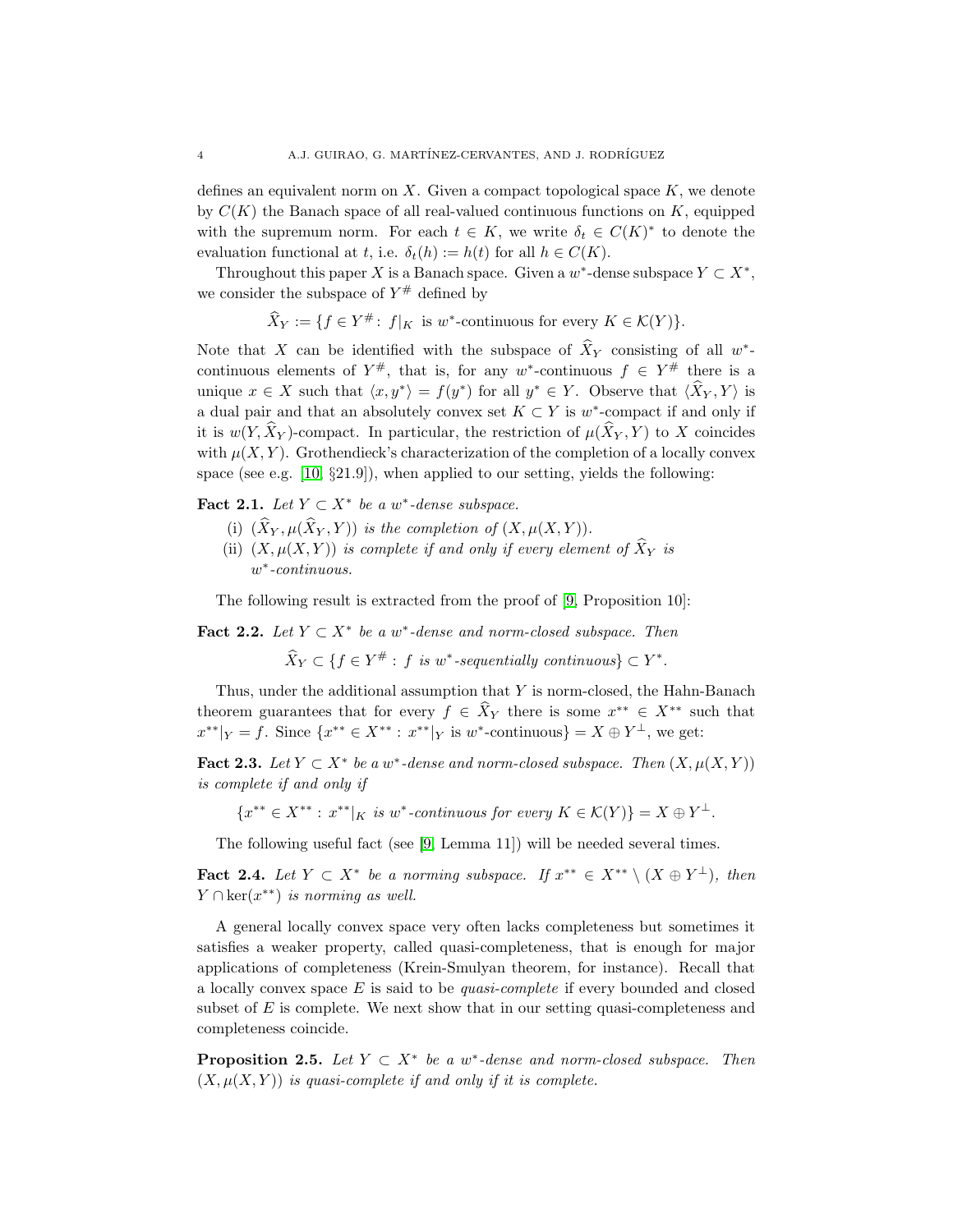*Proof.* Take  $A := B_X$  and apply the bipolar theorem (see e.g. [\[6,](#page-14-11) Theorem 3.38]) in the dual pair  $\langle X_Y, Y \rangle$  to obtain

$$
\overline{A}^{w(\widehat{X}_Y,Y)}=A^{\circ\circ}=\{f\in \widehat{X}_Y:\, f(y^*)\leq 1 \text{ for all } y^*\in B_Y\}.
$$

Bearing in mind Mazur's theorem (see e.g. [\[6,](#page-14-11) Theorem 3.45]), we deduce that

<span id="page-5-3"></span>(2.1) 
$$
\overline{A}^{\mu(\hat{X}_Y,Y)} = \overline{A}^{w(\hat{X}_Y,Y)} = \{ f \in \hat{X}_Y : f(y^*) \le 1 \text{ for all } y^* \in B_Y \}.
$$

Suppose  $(X, \mu(X, Y))$  is quasi-complete. We will show that  $(X, \mu(X, Y))$  is com-plete by applying Fact [2.1.](#page-4-1) Take any  $f \in \hat{X}_Y$ . Since  $f \in Y^*$  (by Fact [2.2\)](#page-4-2), we can assume that  $f \in B_{Y^*}$  (normalize!). Then  $f \in \overline{A}^{\mu(\tilde{X}_Y, Y)}$  (by [\(2.1\)](#page-5-3)) and so there is a net  $(x_{\alpha})_{\alpha \in \Lambda}$  in A which  $\mu(X_Y, Y)$ -converges to f. In particular,  $(x_{\alpha})_{\alpha \in \Lambda}$  is a bounded Cauchy net in the quasi-complete locally convex space  $(X, \mu(X, Y))$ . Then  $(x_{\alpha})_{\alpha \in \Lambda}$  is  $\mu(X, Y)$ -convergent to some  $x \in X$  and so  $f = x \in X$ .

## 3. Mazur property and Mackey completeness

<span id="page-5-0"></span>The following proposition improves statement (b) in the introduction:

<span id="page-5-1"></span>**Proposition 3.1.** *Let*  $Y \subset X^*$  *be a*  $w^*$ -dense subspace such that:

- (i)  $(X, \mu(X, Y))$  *is complete,*
- (ii) *every*  $K \in \mathcal{K}(Y)$  *has the following property: every convex*  $w^*$ -sequentially *closed subset of* K *is* w ∗ *-closed.*

*Then* (Y, w<sup>∗</sup> ) *has the Mazur property.*

*Proof.* Let  $f: Y \to \mathbb{R}$  be linear and w<sup>\*</sup>-sequentially continuous. Since  $(X, \mu(X, Y))$ is complete, in order to prove that f is  $w^*$ -continuous it suffices to check that  $f|_K$ is w<sup>\*</sup>-continuous for any  $K \in \mathcal{K}(Y)$  (Fact [2.1\)](#page-4-1). Clearly, for a given  $K \in \mathcal{K}(Y)$ , the  $w^*$ -continuity of  $f|_K$  is equivalent to

(★)  $f^{-1}(C) \cap K$  is w<sup>\*</sup>-closed for every *convex* closed set  $C \subset \mathbb{R}$ .

Since f is linear, for any convex  $C \subset \mathbb{R}$  the set  $f^{-1}(C) \cap K$  is convex and so it is  $w^*$ -closed if and only if it is  $w^*$ -sequentially closed (by (ii)). Therefore, the w<sup>\*</sup>-sequential continuity of f ensures that  $(\star)$  holds and the proof is finished.  $\square$ 

<span id="page-5-4"></span>Corollary 3.2. *Suppose* X has property  $(\mathcal{E}')$ .

- (i) Let  $Y \subset X^*$  be a w<sup>\*</sup>-dense and norm-closed subspace. Then  $(X, \mu(X, Y))$ *is complete if and only if* (Y, w<sup>∗</sup> ) *has the Mazur property.*
- (ii) X *is fully Mackey complete if and only if it is fully Mazur.*

The characterizations of fully Mazur and fully Mackey complete Banach spaces given in the next two theorems are our main results in this section.

<span id="page-5-2"></span>Theorem 3.3. *The following statements are equivalent:*

- (i) X *is fully Mazur.*
- (ii)  $S_1(Y) = X^*$  *for every norming and norm-closed subspace*  $Y \subset X^*$ *.*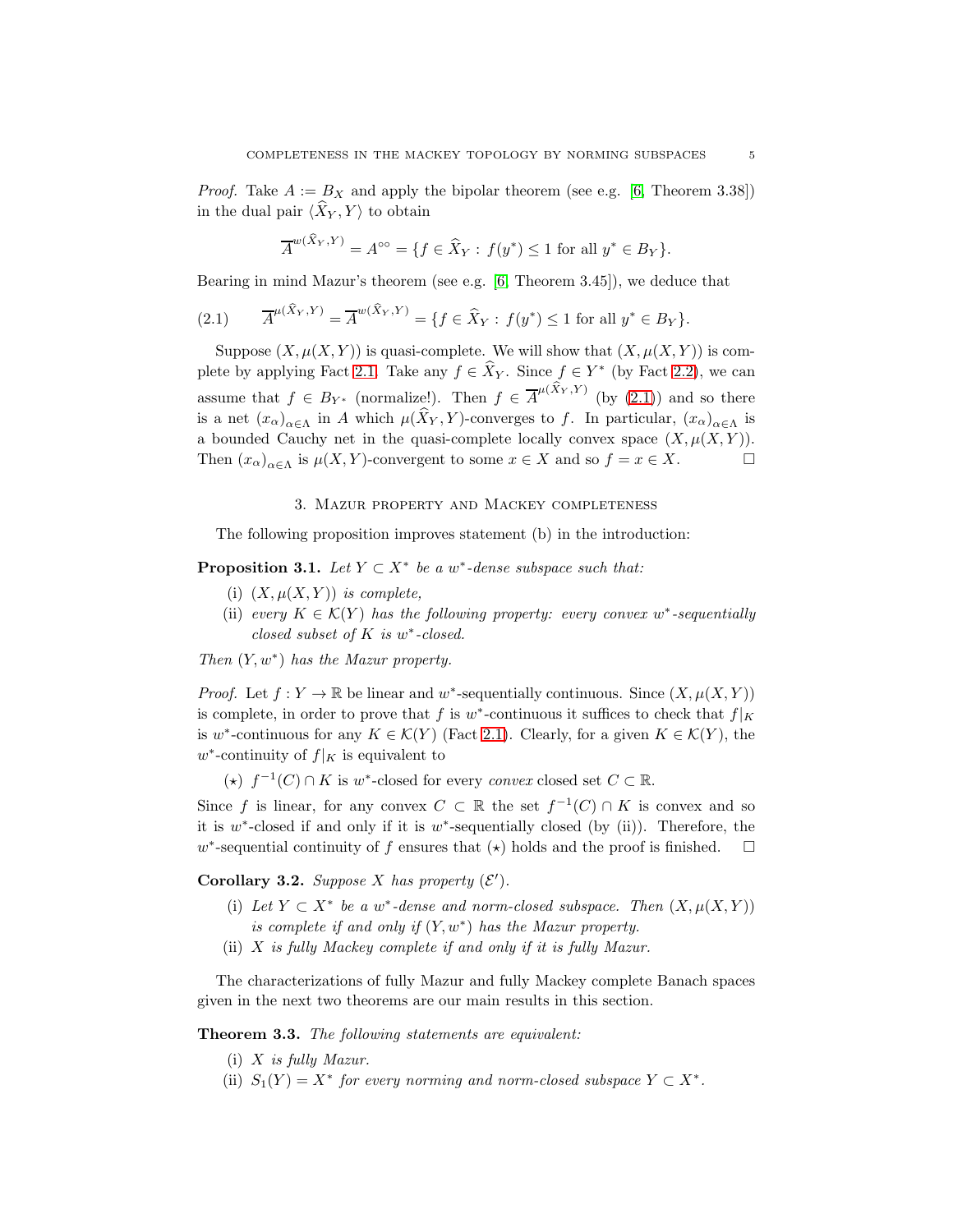*Proof.* (i) $\Rightarrow$ (ii) Suppose condition (ii) fails and fix a norming and norm-closed subspace  $Z \subset X^*$  such that  $X^* \setminus S_1(Z) \neq \emptyset$ . Fix  $x^* \in X^* \setminus S_1(Z)$ , take the subspace  $Y := Z \oplus [x^*] \subset X^*$  (which is norming and norm-closed) and the functional  $f \in Y^*$ defined by

$$
f(z^* + \lambda x^*) := \lambda
$$
 for all  $z^* \in Z$  and  $\lambda \in \mathbb{R}$ .

Observe that f is not w<sup>\*</sup>-continuous because  $x^* \in X^* = \overline{Z}^{w^*}$ ,  $f(x^*) = 1$  and  $\ker(f) = Z$ .

Let us show that f is w<sup>\*</sup>-sequentially continuous. Let  $(y_n^*)_{n\in\mathbb{N}}$  be a sequence in Y which  $w^*$ -converges to some  $y^* \in Y$ . Write

$$
y^* = z^* + \lambda x^*
$$
 and  $y_n^* = z_n^* + \lambda_n x^*$ 

for some  $z^*, z_n^* \in Z$  and  $\lambda, \lambda_n \in \mathbb{R}$ . Then

$$
\big((z_n^*-z^*)+(\lambda_n-\lambda)x^*\big)_{n\in\mathbb{N}}
$$

is w<sup>\*</sup>-null. Since  $z_n^* - z^* \in Z$  for all  $n \in \mathbb{N}$  and  $x^* \notin S_1(Z)$ , we conclude that  $f(y_n^*) = \lambda_n \to f(y^*) = \lambda \text{ as } n \to \infty.$  This proves that f is w\*-sequentially continuous. We have shown that  $(Y, w^*)$  fails the Mazur property and therefore that  $X$  is not fully Mazur.

(ii)⇒(i) Let  $Y \subset X^*$  be a norming and norm-closed subspace. To prove that  $(Y, w^*)$  has the Mazur property, take a w<sup>\*</sup>-sequentially continuous  $f \in Y^{\#}$ . Since  $f \in Y^*$  (Fact [2.2\)](#page-4-2), there is  $x^{**} \in X^{**}$  such that  $x^{**}|_Y = f$ . By contradiction, suppose f is not w<sup>\*</sup>-continuous. Then  $x^{**} \in X^{**} \setminus (X \oplus Y^{\perp})$  and we can consider the norming and norm-closed subspace  $Z := Y \cap \text{ker}(x^{**}) \subset X^*$  (Fact [2.4\)](#page-4-3). Condition (ii) applied to Z ensures that  $S_1(Z) = X^*$  and so the w<sup>\*</sup>-sequential continuity of f implies that  $Y = Z$ , a contradiction which finishes the proof.

As an application, we generalize the result that Banach spaces having Fréchet-Urysohn dual ball are fully Mazur (see [\[9,](#page-14-2) Theorem 5]):

<span id="page-6-0"></span>**Corollary 3.4.** If X has Efremov's property  $(\mathcal{E})$ , then  $S_1(Y) = X^*$  for every *norming subspace*  $Y \subset X^*$ *. Consequently,*  $X$  *is fully Mazur.* 

*Proof.* Let  $Y \subset X^*$  be any norming subspace. By the Hahn-Banach separation theorem, we have  $\overline{Y \cap B_{X^*}}^{w^*} \supset \delta B_{X^*}$  for some  $\delta > 0$ . On the other hand,  $\overline{Y \cap B_{X^*}}^{w^*} = S_1(Y \cap B_{X^*})$  (since X has property  $(\mathcal{E})$ ) and therefore  $S_1(Y) = X^*$ . Theorem [3.3](#page-5-2) now applies to deduce that X is fully Mazur.

<span id="page-6-1"></span>Theorem 3.5. X *is fully Mackey complete if and only if the following condition holds:*

 $(\mathcal{LK})$  *For every norming and norm-closed subspace*  $Y \subset X^*$  *and every*  $x^* \in X^* \backslash Y$ *there is*  $K \in \mathcal{K}(X^*)$  *such that*  $K \subset Y \oplus [x^*]$  *and*  $x^* \in \overline{K \cap Y}^{w^*}$ .

*Proof.* Suppose X fails condition  $(LK)$ . Take a norming and norm-closed subspace  $Y_0 \subset X^*$  and  $x^* \in X^* \setminus Y_0$  such that for every  $K \in \mathcal{K}(X^*)$  we have

<span id="page-6-2"></span>(3.1) 
$$
x^* \in \overline{K \cap Y_0}^{w^*} \implies K \nsubseteq Y_0 \oplus [x^*].
$$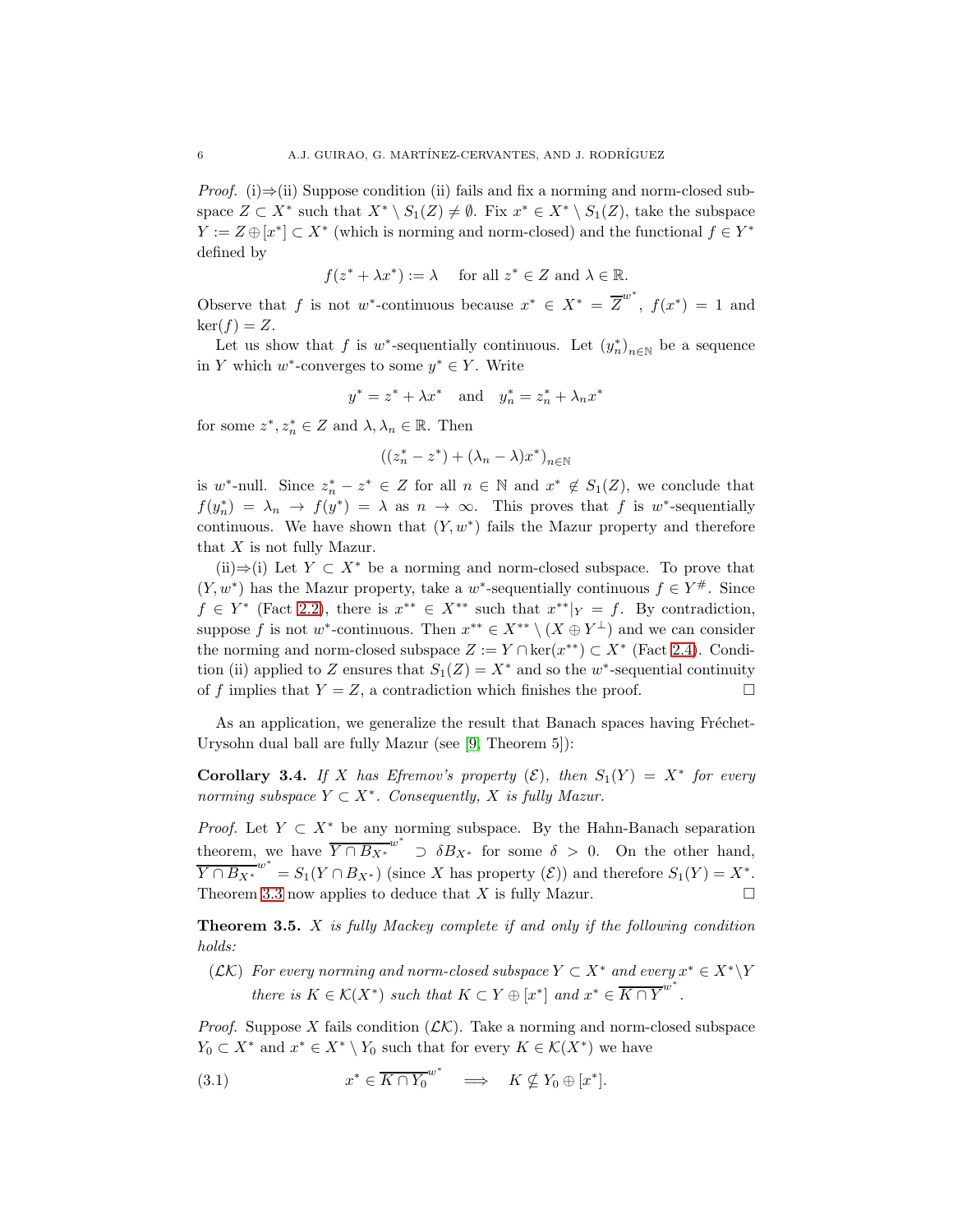Set  $Y := Y_0 \oplus [x^*]$  and define  $f \in Y^*$  by declaring  $f(y_0^* + \lambda x^*) := \lambda$  for every  $y_0^* \in Y_0$ and  $\lambda \in \mathbb{R}$ . Note that f is not w\*-continuous (because  $x^* \in X^* = \overline{Y_0}^{w^*}$ ,  $f(x^*) = 1$ and ker(f) =  $Y_0$ ). Thus, in order to prove that  $(X, (\mu(X, Y))$  is not complete it is enough to show that  $f|_{K'}$  is w<sup>\*</sup>-continuous for every  $K' \in \mathcal{K}(Y)$  (Fact [2.1\)](#page-4-1).

By contradiction, suppose  $f|_{K'}$  is not w<sup>\*</sup>-continuous. Then there is a net  $(x_{\alpha}^* = y_{\alpha}^* + \lambda_{\alpha} x^*)_{\alpha \in \Lambda}$  in K' (where  $y_{\alpha}^* \in Y_0$  and  $\lambda_{\alpha} \in \mathbb{R}$ ) which  $w^*$ -converges to some  $y^* + \lambda x^* \in K'$  (where  $y^* \in Y_0$  and  $\lambda \in \mathbb{R}$ ) and such that  $(\lambda_\alpha)_{\alpha \in \Lambda}$  does not converge to  $\lambda$ . Since K' is bounded, so is  $(\lambda_{\alpha})_{\alpha \in \Lambda}$ . Fix  $M > 0$  such that  $|\lambda_{\alpha}| \leq M$ for all  $\alpha \in \Lambda$ . By passing to a subnet if necessary we can assume that  $(\lambda_{\alpha})_{\alpha \in \Lambda}$ converges to some  $\lambda' \neq \lambda$ . Set

$$
K := \frac{K' + M \|x^*\|B_{[x^*]} + \|y^*\|B_{[y^*]}}{\lambda - \lambda'} \subset Y = Y_0 \oplus [x^*]
$$

and notice that  $K \in \mathcal{K}(X^*)$  since it is a sum of absolutely convex and w<sup>\*</sup>-compact sets. Moreover, the net

$$
\left(\frac{y_{\alpha}^* - y^*}{\lambda - \lambda'}\right)_{\alpha \in \Lambda} = \left(\frac{x_{\alpha}^* - \lambda_{\alpha}x^* - y^*}{\lambda - \lambda'}\right)_{\alpha \in \Lambda}
$$

is contained in  $K \cap Y_0$  and w<sup>\*</sup>-converges to  $x^*$ , which contradicts [\(3.1\)](#page-6-2). This shows that  $(X, (\mu(X, Y))$  is not complete.

Conversely, we now prove that condition  $(LK)$  implies that X is fully Mackey complete. The argument is similar to the proof of  $(ii) \Rightarrow (i)$  in Theorem [3.3.](#page-5-2) Let  $Y \subset X^*$  be a norming and norm-closed subspace and take any  $f \in X_Y$ . Then  $f \in Y^*$  (Fact [2.2\)](#page-4-2) and so  $f = x^{**}|_Y$  for some  $x^{**} \in X^{**}$ . If f is not w<sup>\*</sup>-continuous, then  $x^{**} \notin X \oplus Y^{\perp}$  and therefore  $Y_0 := Y \cap \ker(x^{**}) = \ker(f)$  is norming (Fact [2.4\)](#page-4-3). Pick  $x^* \in Y \setminus Y_0$ . Condition  $(L\mathcal{K})$  applied to  $Y_0$  and  $x^*$  ensures the existence of  $K \in \mathcal{K}(X^*)$  such that  $K \subset Y_0 \oplus [x^*] \subset Y$  and  $x^* \in \overline{K \cap Y_0}^{w^*}$ . This contradicts the w<sup>\*</sup>-continuity of  $f|_K$ , because f vanishes on  $K \cap Y_0$  and  $f(x^*) \neq 0$ . It follows that f is w<sup>\*</sup>-continuous. This shows that  $(X, \mu(X, Y))$  is complete (by Fact [2.1\)](#page-4-1).  $\square$ 

<span id="page-7-2"></span>Corollary 3.6. *If* X *is fully Mazur (resp. fully Mackey complete), then any closed subspace of* X *is fully Mazur (resp. fully Mackey complete).*

*Proof.* Let  $X_0 \subset X$  be a a closed subspace and denote by  $r : X^* \to X_0^*$  the bounded linear operator defined by  $r(x^*) := x^*|_{X_0}$  for every  $x^* \in X^*$ . Given any norm-closed subspace  $Y_0 \subset X_0^*$ , the norm-closed subspace  $Y := r^{-1}(Y_0) \subset X^*$  is norming (for X) whenever  $Y_0$  is norming (for  $X_0$ ), see e.g. [\[6,](#page-14-11) p. 269, Exercise 5.6]. The conclusion now follows at once from Theorems [3.3](#page-5-2) and [3.5,](#page-6-1) bearing in mind the  $w^*$ - $w^*$ -continuity of r.

#### 4. Banach spaces which are not fully Mackey complete

<span id="page-7-0"></span>The following technical result provides a sufficient condition on a Banach space to fail fully Mackey completeness. Recall that a topological space is said to be *countably compact* if every sequence in it has a cluster point.

<span id="page-7-1"></span>Theorem 4.1. *Let* T *be a countably compact topological space with a distinguished point*  $\infty \in T$ *. Suppose there is a function*  $f: T \to X$  *satisfying:*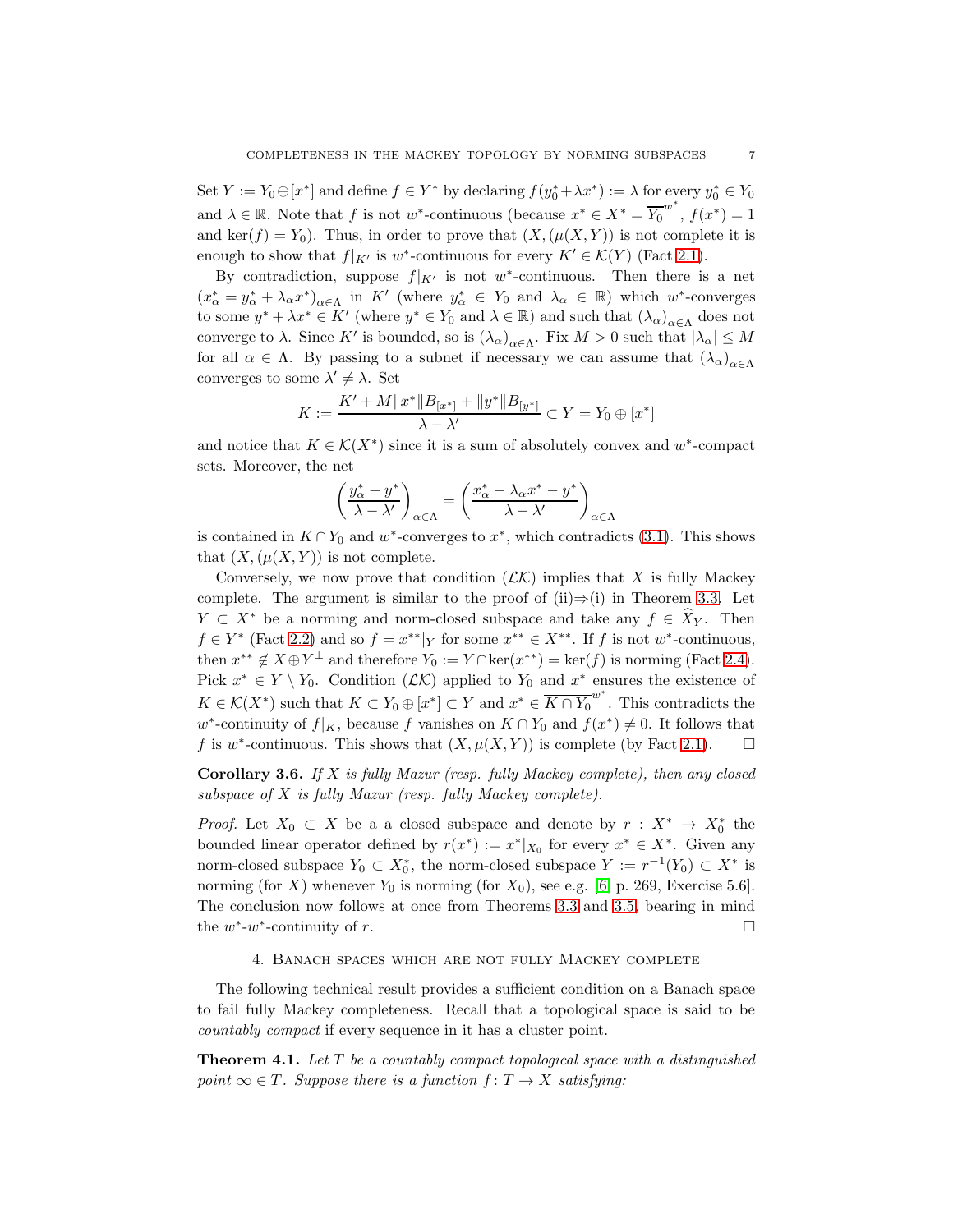- (i)  $f(\infty) = 0$ ;
- (ii)  $Y := \{x^* \in X^* : x^* \circ f \text{ is continuous}\}\$ is norming and norm-closed;
- (iii) *there exist*  $\varepsilon > 0$  *and*  $x_{\infty}^* \in X^*$  *such that*  $D := \{t \in T : x_{\infty}^*(f(t)) > \varepsilon\}$ *intersects every*  $\mathcal{G}_{\delta}$ -set containing  $\infty$ *.*

*Then* X *is not fully Mackey complete.*

*Proof.* By Theorem [3.5,](#page-6-1) it is enough to check that X does not have property  $(LK)$ . Note that  $x^*_{\infty} \circ f$  is not continuous at  $\infty$  and so  $x^*_{\infty} \notin Y$ . Let K be a bounded subset of  $Y \oplus [x^*_{\infty}]$  with  $x^*_{\infty} \in \overline{K \cap Y}^{w^*}$ . We will prove that  $\overline{K \cap Y}^{w^*}$  is not contained in  $Y \oplus [x^*_{\infty}]$  and, therefore, K is not w<sup>\*</sup>-compact.

To this end, we first construct by induction a sequence  $(t_n)_{n\in\mathbb{N}}$  in D, a sequence  $(x_n^*)_{{n \in \mathbb{N}}}$  in  $K \cap Y$  and a decreasing sequence  $(U_n)_{n \in \mathbb{N}}$  of open neighborhoods of  $\infty$ such that, for each  $n \in \mathbb{N}$ , we have:

- $(a_n)$   $x_n^*(f(t_j)) > \varepsilon$  for every  $j \leq n$ ;
- $(b_n)$   $|x_n^*(f(t))| \leq \frac{\varepsilon}{n}$  for every  $t \in \overline{U_n}$ ;
- $(c_n)$   $t_n \in U_{n-1}$  (with the convention  $U_0 := T$ ).

For the first step, take any  $t_1 \in D$ . Since  $x^*_{\infty} \in \overline{K \cap Y}^{w^*}$ , we can pick  $x^*_{1} \in K \cap Y$ such that  $x_1^*(f(t_1)) > \varepsilon$ . By the continuity of  $x_1^* \circ f$ , there is an open neighborhood  $U_1$  of  $\infty$  such that  $|x_1^*(f(t))| \leq \varepsilon$  for every  $t \in \overline{U_1}$ . Suppose now that, for some  $n \in \mathbb{N}$ , we have already chosen  $t_1, t_2, \ldots, t_n \in D, x_1^*, x_2^*, \ldots, x_n^* \in K \cap Y$  and  $U_1 \supset U_2 \supset \cdots \supset U_n$  open neighborhoods of  $\infty$  such that  $(a_i)$ ,  $(b_i)$  and  $(c_i)$  hold for every  $i \leq n$ . Pick an arbitrary  $t_{n+1} \in D \cap U_n$  and choose  $x_{n+1}^* \in K \cap Y$  with  $x_{n+1}^*(f(t_j)) > \varepsilon$  for every  $j \leq n+1$  (bear in mind that the  $t_i$ 's belong to D and  $x_{\infty}^* \in \overline{K \cap Y}^{w^*}$ ). Now, the continuity of  $x_{n+1}^* \circ f$  ensures the existence of an open neighborhood  $U_{n+1}$  of  $\infty$  contained in  $U_n$  such that  $|x_{n+1}^*(f(t))| \leq \frac{\varepsilon}{n+1}$  for every  $t \in \overline{U_{n+1}}$ . This finishes the inductive construction.

- Let  $x^* \in \overline{K \cap Y}^{w^*}$  be any  $w^*$ -cluster point of the sequence  $(x_n^*)_{n \in \mathbb{N}}$ . Then
- (a)  $x^*(f(t_n)) \geq \varepsilon$  for every  $n \in \mathbb{N}$ ;
- (b)  $x^*(f(t)) = 0$  for every  $t \in \bigcap_{n \in \mathbb{N}} \overline{U_n}$ .

We claim that  $x^* \notin Y \oplus [x^*_{\infty}]$ . Our proof is by contradiction. Suppose  $x^* + \lambda x^*_{\infty} \in Y$ for some  $\lambda \in \mathbb{R}$ . By (a) and (b),  $x^* \circ f$  is not continuous at any cluster point of the sequence  $(t_n)_{n\in\mathbb{N}}$  (such cluster points exist since T is countably compact and, by construction, they are contained in  $\bigcap_{n\in\mathbb{N}}\overline{U_n}$ , hence  $\lambda \neq 0$ . Observe that  $|(x^* + \lambda x^*_{\infty})(f(t))| > |\lambda|\varepsilon$  for every  $t \in D \cap \bigcap_{n\in\mathbb{N}} U_n$ . But  $\infty \in \overline{D \cap \bigcap_{n\in\mathbb{N}} U_n}$ (because D intersects every  $\mathcal{G}_{\delta}$ -set containing  $\infty$ ) and therefore  $(x^* + \lambda x^*_{\infty}) \circ f$ cannot be continuous at  $\infty$ , a contradiction.

The following corollary was already shown in [\[8,](#page-14-1) Corollary 5(ii)]. Here we prove it via the unifying approach of Theorem [4.1.](#page-7-1)

<span id="page-8-0"></span>Corollary 4.2.  $\ell_1(\Gamma)$  *is not fully Mackey complete whenever*  $\Gamma$  *is uncountable.* 

*Proof.* Let  $T := \Gamma \cup \{\infty\}$  be the one-point compactification of the set  $\Gamma$  equipped with the discrete topology. Define  $f: T \to \ell_1(\Gamma)$  by declaring  $f(\gamma) := e_\gamma$  for all  $\gamma \in \Gamma$  and  $f(\infty) := 0$ . Then  $\{x^* \in \ell_\infty(\Gamma) : x^* \circ f$  is continuous $\} = c_0(\Gamma)$  is norming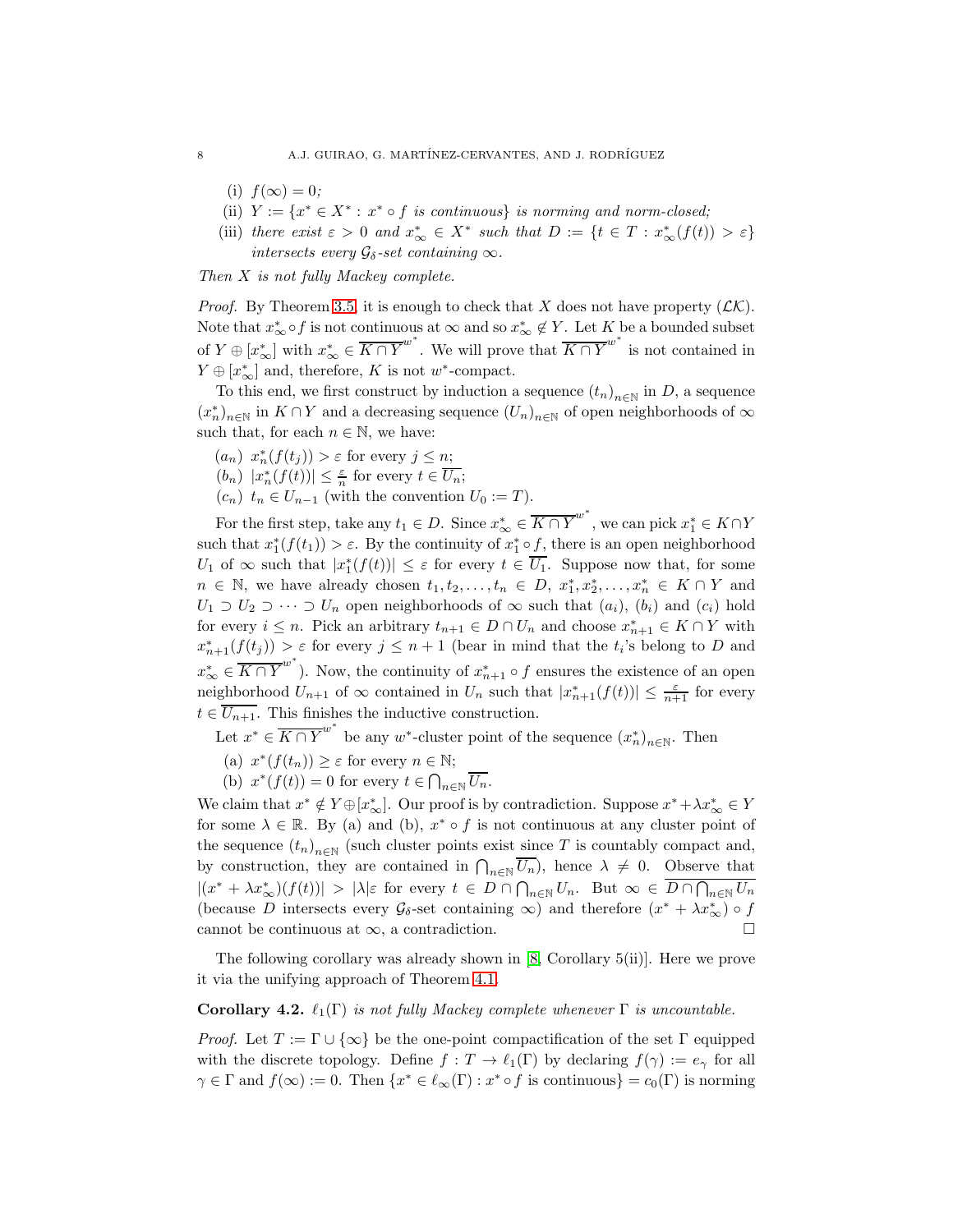and norm-closed. Take  $x^*_{\infty} := \chi_{\Gamma} \in \ell_{\infty}(\Gamma)$  and fix any  $0 < \varepsilon < 1$ . Since  $\Gamma$  is uncountable,  $\{\infty\}$  is not a  $\mathcal{G}_{\delta}$ -set and so  $\{t \in T : x^*_{\infty}(f(t)) > \varepsilon\} = \Gamma$  intersects every  $\mathcal{G}_{\delta}$ -set containing  $\infty$ . The result now follows from Theorem [4.1.](#page-7-1)

By putting together Corollaries [3.6](#page-7-2) and [4.2,](#page-8-0) we get:

<span id="page-9-1"></span>Corollary 4.3. *If* X *is fully Mackey complete, then it contains no subspace isomorphic to*  $\ell_1(\omega_1)$ *.* 

**Corollary 4.4.**  $C([0,\omega_1])$  *is not fully Mackey complete.* 

*Proof.* Let  $T := [0, \omega_1]$  and  $\infty := \omega_1$ . Define  $f : T \to C([0, \omega_1])$  by  $f(\alpha) := \chi_{(\alpha, \omega_1]}$ for all  $\alpha < \omega_1$  and  $f(\infty) := 0$ . The subspace

 $Y := \{x^* \in C([0, \omega_1])^* : x^* \circ f \text{ is continuous}\}\$ 

is norm-closed (bear in mind that  $f$  is bounded) and norming, because it contains the set  $\{\delta_{\beta+1} : \beta < \omega_1\}$ . Take  $x^*_{\infty} := \delta_{\omega_1}$  and fix any  $0 < \varepsilon < 1$ . Then the set  $\{t \in T : x^*_{\infty}(f(t)) > \varepsilon\} = [0, \omega_1)$  intersects every  $\mathcal{G}_{\delta}$ -set containing  $\infty$  (since  $\{\infty\}$ ) is not a  $\mathcal{G}_{\delta}$ -set). The result now follows from Theorem [4.1.](#page-7-1)

We now focus on dual Banach spaces. Since X is a norm-closed subspace of  $X^{**}$ which is norming for  $X^*$ , Theorem [3.3](#page-5-2) implies that X is w<sup>\*</sup>-sequentially dense in  $X^{**}$  whenever  $X^*$  is fully Mazur. In fact, we have the following:

<span id="page-9-0"></span>**Theorem 4.5.** If  $X^*$  is fully Mackey complete, then  $X$  is  $w^*$ -sequentially dense *in* X∗∗ *.*

*Proof.* By Corollary [4.3,](#page-9-1)  $X^*$  contains no subspace isomorphic to  $\ell_1(\omega_1)$ , which implies that X contains no subspace isomorphic to  $\ell_1$  (see e.g. [\[17,](#page-14-12) Proposition 4.2]).

Fix  $x^{**} \in X^{**} \setminus X$ . Since X is a norming (for  $X^*$ ) and norm-closed subspace of  $X^{**}$ , Theorem [3.5](#page-6-1) ensures the existence of  $K \in \mathcal{K}(X^{**})$  such that  $K \subset X \oplus [x^{**}]$ and  $x^{**} \in \overline{K \cap X}^{w^*}$ . This implies that  $K \cap X$  is not weakly compact and therefore it is not weakly sequentially compact (due to the Eberlein-Šmulian theorem). Take any sequence  $(x_n)_{n\in\mathbb{N}}$  in  $K\cap X$  without weakly convergent subsequences. Since X does not contain subspaces isomorphic to  $\ell_1$ , we can suppose without loss of generality that  $(x_n)_{n\in\mathbb{N}}$  is weakly Cauchy, thanks to Rosenthal's  $\ell_1$ -theorem (see e.g. [\[17,](#page-14-12) Proposition 4.2]). Therefore,  $(x_n)_{n\in\mathbb{N}}$  is w<sup>\*</sup>-convergent to an element of  $X^{**}$  of the form  $x + \lambda x^{**}$  with  $x \in X$  and  $\lambda \neq 0$  (since  $K \subset X \oplus [x^{**}]$ ). Thus,  $\left(\frac{x_n-x}{\lambda}\right)_{n\in\mathbb{N}}$  is a sequence in X which w<sup>\*</sup>-converges to  $x^{**}$ . This shows that X is  $w^*$ -sequentially dense in  $X^{**}$ . В последните поставите на селото на селото на селото на селото на селото на селото на селото на селото на се<br>Селото на селото на селото на селото на селото на селото на селото на селото на селото на селото на селото на

Banach spaces which are  $w^*$ -sequentially dense in their bidual have been widely studied in the literature. We next include some related remarks on fully Mackey complete dual spaces which follow from Theorem [4.5.](#page-9-0)

**Remark 4.6.** Every w<sup>\*</sup>-sequentially continuous linear functional  $f: X^{**} \to \mathbb{R}$  is norm-continuous when restricted to X, i.e.  $f|_X \in X^*$ . Therefore, the equality  $f(x^{**}) = \langle x^{**}, f | x \rangle$  holds for every  $x^{**} \in X^{**}$  which is the w<sup>\*</sup>-limit of a sequence contained in X. It follows that if X is  $w^*$ -sequentially dense in  $X^{**}$ , then  $(X^{**}, w^*)$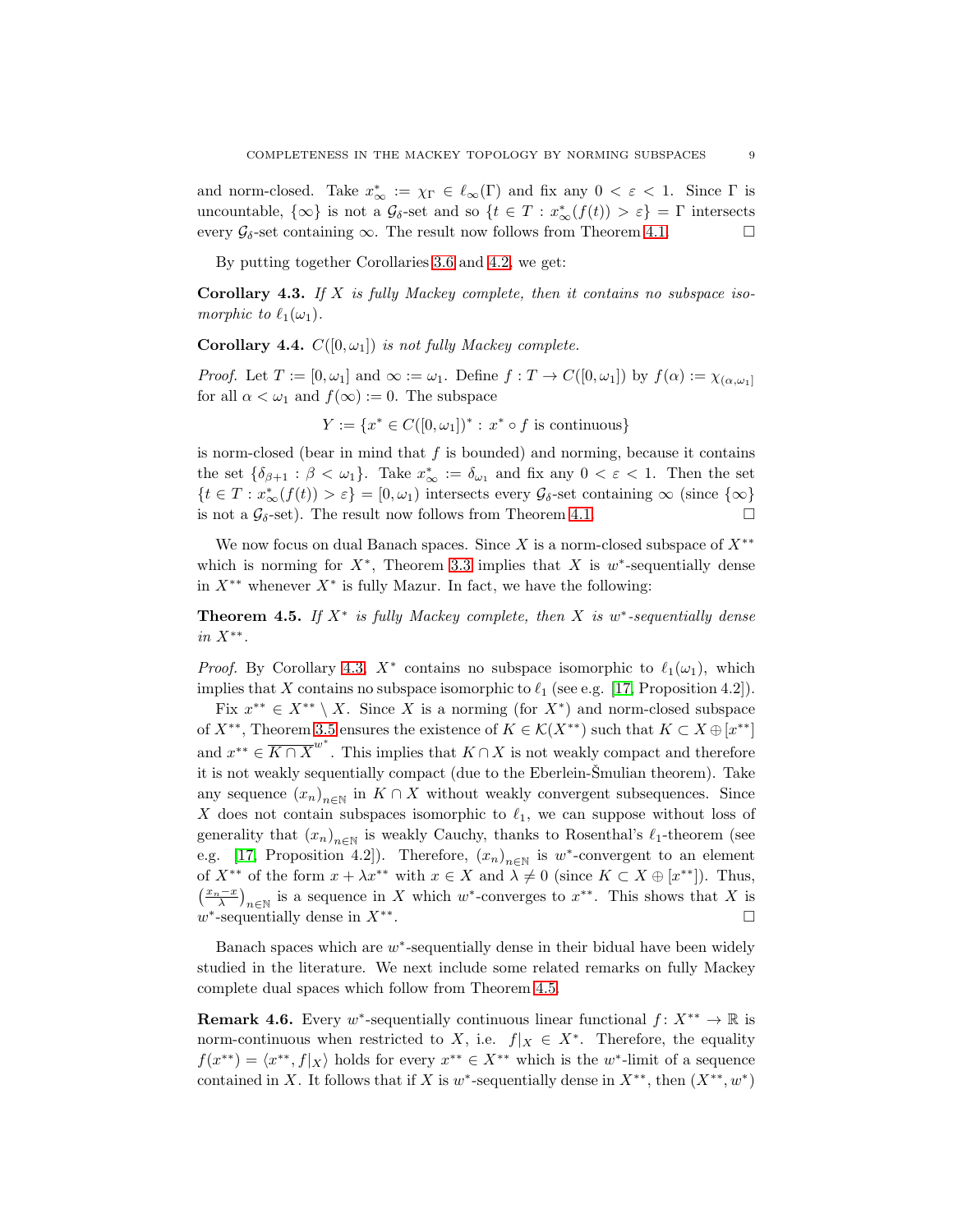has the Mazur property. This provides new non-trivial examples of Banach spaces which are not fully Mackey complete, such as the *long James space*  $J(\omega_1)$  (see [\[5\]](#page-14-13)). Indeed,  $J(\omega_1)$  is the dual of a Banach space X which is not w<sup>\*</sup>-sequentially dense in  $X^{**}$ , since  $(J(\omega_1)^*, w^*)$  fails the Mazur property.

<span id="page-10-3"></span>**Remark 4.7.** If X is  $w^*$ -sequentially dense in  $X^{**}$ , then X contains no subspace isomorphic to  $\ell_1$  (see e.g. [\[16,](#page-14-14) Proposition 3.9]) and, moreover, in each of the following particular cases  $(B_{X^{**}}, w^*)$  is Fréchet-Urysohn:

- X is *separable*, by the Odell-Rosenthal and Bourgain-Fremlin-Talagrand theorems (see e.g. [\[17,](#page-14-12) Theorem 4.1]).
- X is  $Asplund$ , in fact, in this case  $X^*$  is weakly Lindelof determined, i.e.  $(B_{X^{**}}, w^*)$  is Corson (see [\[4,](#page-14-15) Theorem III-4] and [\[13,](#page-14-16) Corollary 8]).

As a consequence:

<span id="page-10-0"></span>Corollary 4.8. *Suppose* X *is separable. Then* X<sup>∗</sup> *is fully Mackey complete if* and only if  $(B_{X^{**}}, w^*)$  is Fréchet-Urysohn if and only if X contains no subspace *isomorphic to*  $\ell_1$ *.* 

<span id="page-10-1"></span>Corollary 4.9. *Suppose* X *is Asplund. Then* X<sup>∗</sup> *is fully Mackey complete if and only if* X<sup>∗</sup> *is weakly Lindelof determined.*

By an *almost disjoint family* we mean an infinite family of pairwise almost disjoint infinite subsets of N, where two sets are said to be *almost disjoint* if they have finite intersection. For any almost disjoint family  $\mathcal{F}$ , we denote by  $K_{\mathcal{F}}$  the Stone (compact topological) space associated to the Boolean algebra generated by  $\mathcal F$  and the finite subsets of N. Notice that there is a natural decomposition

$$
K_{\mathcal{F}} = \mathbb{N} \cup \{u_N : N \in \mathcal{F}\} \cup \{\infty\},\
$$

where each point of N is isolated, the basic open neighborhoods of each  $u_N$  are of the form  $\{u_N\} \cup (N \setminus F)$  where  $F \subset \mathbb{N}$  is finite, and the basic open neighborhoods of  $\infty$  are of the form  $K_{\mathcal{F}} \setminus \bigcup_{N \in \mathcal{F}_0} (\{u_N\} \cup N)$  where  $\mathcal{F}_0 \subset \mathcal{F}$  is finite. Then  $K_{\mathcal{F}}$  is scattered (of height 3) and so

$$
C(K_{\mathcal{F}})^* = \ell_1(K_{\mathcal{F}}) = \ell_1(\mathbb{N}) \oplus \ell_1(\mathcal{F}) \oplus [\delta_{\infty}].
$$

Observe that  $\ell_1(N)$  is a norming (since N is dense in  $K_{\mathcal{F}}$ ) and norm-closed subspace of  $C(K_{\mathcal{F}})^*$ . Under the Continuum Hypothesis, the construction in [\[2,](#page-14-7) Section 4] provides a maximal (with respect to inclusion) almost disjoint family  $\mathcal F$  for which no sequence in the convex hull of  $\{\delta_n : n \in \mathbb{N}\}\$ is w<sup>\*</sup>-convergent to  $\delta_{\infty}$ . We will improve such construction as follows:

<span id="page-10-2"></span>Theorem 4.10. *Under the Continuum Hypothesis, there exists a maximal almost disjoint family* F *such that:*

- (i) *No sequence in*  $\ell_1(\mathbb{N})$  *is* w\*-convergent to  $\delta_{\infty}$ .
- (ii)  $C(K_{\mathcal{F}})$  *is not fully Mackey complete.*

Part (i) will be proved with the help of Lemmas [4.11](#page-11-0) and [4.12](#page-12-0) below. The first one is a refinement of [\[2,](#page-14-7) Lemma 4.2]: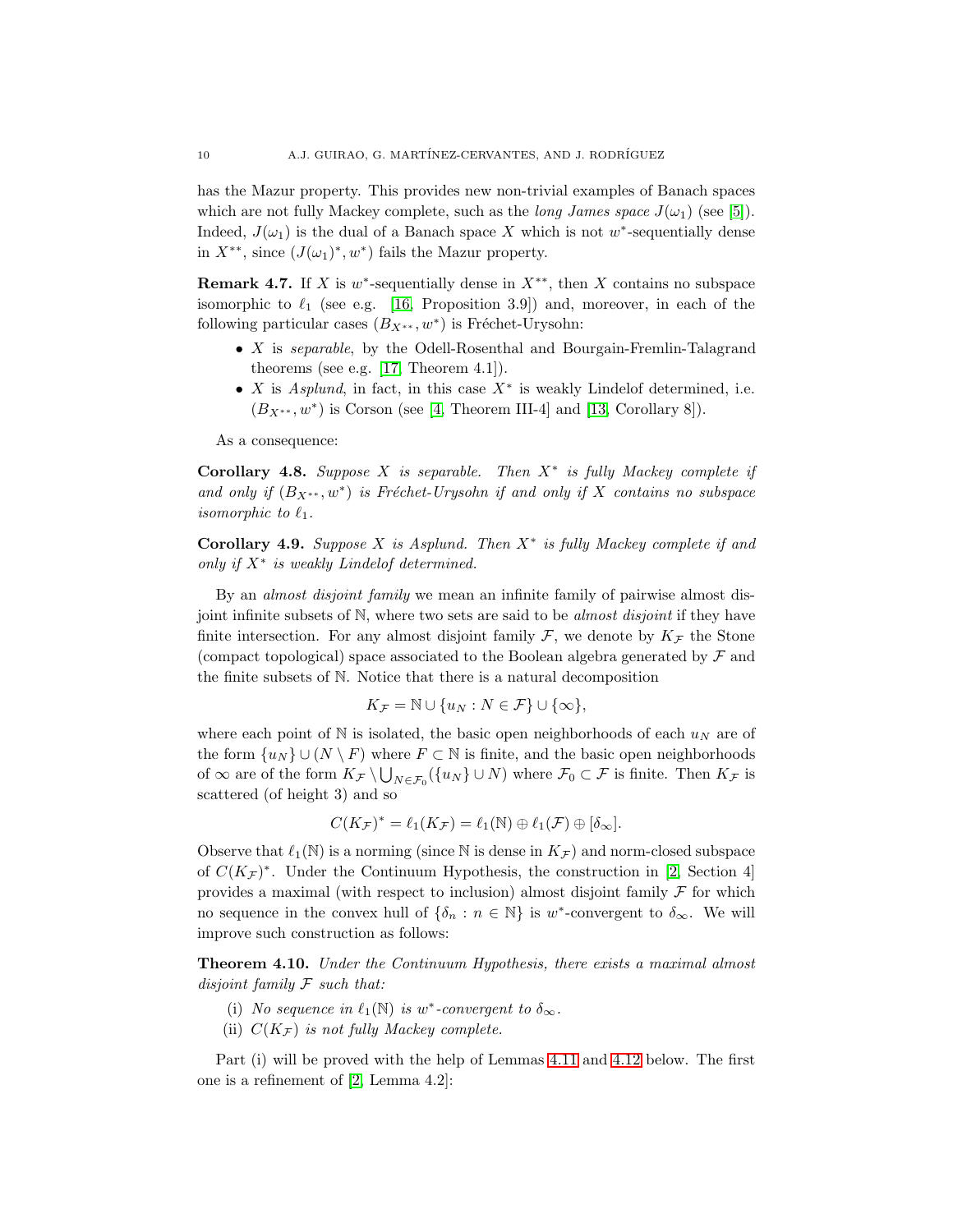<span id="page-11-0"></span>**Lemma 4.11.** Let  $\mathcal{F} = \{N_r : r \in \mathbb{N}\}\$ be a countable almost disjoint family and let  $(\lambda_{i,j})_{i,j\in\mathbb{N}}\in\mathbb{R}^{\mathbb{N}\times\mathbb{N}}$  *be a matrix satisfying the following properties:* 

(i)  $\lim_{i\to\infty}\lambda_{i,j}=0$  *for every*  $j\in\mathbb{N}$ ; (ii)  $\sum_{j \in \mathbb{N}} |\lambda_{i,j}| < \infty$  for every  $i \in \mathbb{N}$ ; (iii)  $\lim_{i\to\infty}\sum_{j\in\mathbb{N}}\lambda_{i,j}=1$ .

*If*

(4.1) 
$$
\lim_{i \to \infty} \sum_{j \in N_1 \cup ... \cup N_r} \lambda_{i,j} = 0 \text{ for every } r \in \mathbb{N},
$$

*then there exists an infinite set*  $N' \subset \mathbb{N}$  *such that*  $\mathcal{F} \cup \{N'\}$  *is almost disjoint and* 

<span id="page-11-1"></span>
$$
\limsup_{i \to \infty} \sum_{j \in N'} \lambda_{i,j} \ge \frac{1}{2}.
$$

*Proof.* Write  $\tilde{N}_r := N_1 \cup \ldots \cup N_r$  for all  $r \in \mathbb{N}$ . We will construct by induction a sequence  $(F_r)_{r \in \mathbb{N}}$  of finite subsets of N and a strictly increasing sequence  $(n_r)_{r \in \mathbb{N}}$ of natural numbers as follows. Take any finite set  $F_1 \subset \mathbb{N}$  and any  $n_1 \in \mathbb{N}$ . Given  $r \in \mathbb{N}, r \geq 2$ , suppose the finite sets  $F_1, \ldots, F_{r-1} \subset \mathbb{N}$  and  $n_1 < \cdots < n_{r-1}$  in  $\mathbb{N}$ have already been chosen. By [\(4.1\)](#page-11-1) and (iii), we can find  $n_r \in \mathbb{N}$  with  $n_r > n_{r-1}$ in such a way that

(a) 
$$
\sum_{j \in \tilde{N}_r} \lambda_{n_r, j} \le \frac{1}{16};
$$
  
(b)  $\sum_{j \in \mathbb{N}} \lambda_{n_r, j} \ge \frac{3}{4}.$ 

Since  $F_1 \cup \ldots \cup F_{r-1}$  is finite, (i) allows us to assume further that

<span id="page-11-2"></span>(c)  $\sum_{j \in F_1 \cup ... \cup F_{r-1}} |\lambda_{n_r,j}| \leq \frac{1}{16}.$ 

By (ii), there is a finite set  $F_r \subset \mathbb{N} \setminus \tilde{N}_r$  satisfying

(4.2) 
$$
\sum_{j \in \mathbb{N} \setminus (\tilde{N}_r \cup F_r)} |\lambda_{n_r,j}| \leq \frac{1}{16}.
$$

Notice that (a), (b) and [\(4.2\)](#page-11-2) yield

<span id="page-11-3"></span>
$$
(4.3)\quad \sum_{j\in F_r} \lambda_{n_r,j} = \sum_{j\in \mathbb{N}} \lambda_{n_r,j} - \sum_{j\in \tilde{N}_r} \lambda_{n_r,j} - \sum_{j\in \mathbb{N}\backslash (\tilde{N}_r\cup F_r)} \lambda_{n_r,j} \ge \frac{3}{4} - \frac{1}{16} - \frac{1}{16} = \frac{5}{8}.
$$

This finishes the inductive construction.

Let us check that  $N' := \bigcup_{r \in \mathbb{N}} F_r$  satisfies the required properties. On one hand, for each  $r \in \mathbb{N}$  with  $r \geq 2$  we have

$$
N' \setminus F_r \subset (F_1 \cup \ldots \cup F_{r-1}) \cup (\mathbb{N} \setminus (\tilde{N}_r \cup F_r)),
$$

hence

$$
\sum_{j \in N' \backslash F_r} \lambda_{n_r,j} + \sum_{j \in F_1 \cup \ldots \cup F_{r-1}} |\lambda_{n_r,j}| + \sum_{j \in \mathbb{N} \backslash (\tilde{N}_r \cup F_r)} |\lambda_{n_r,j}| \ge 0.
$$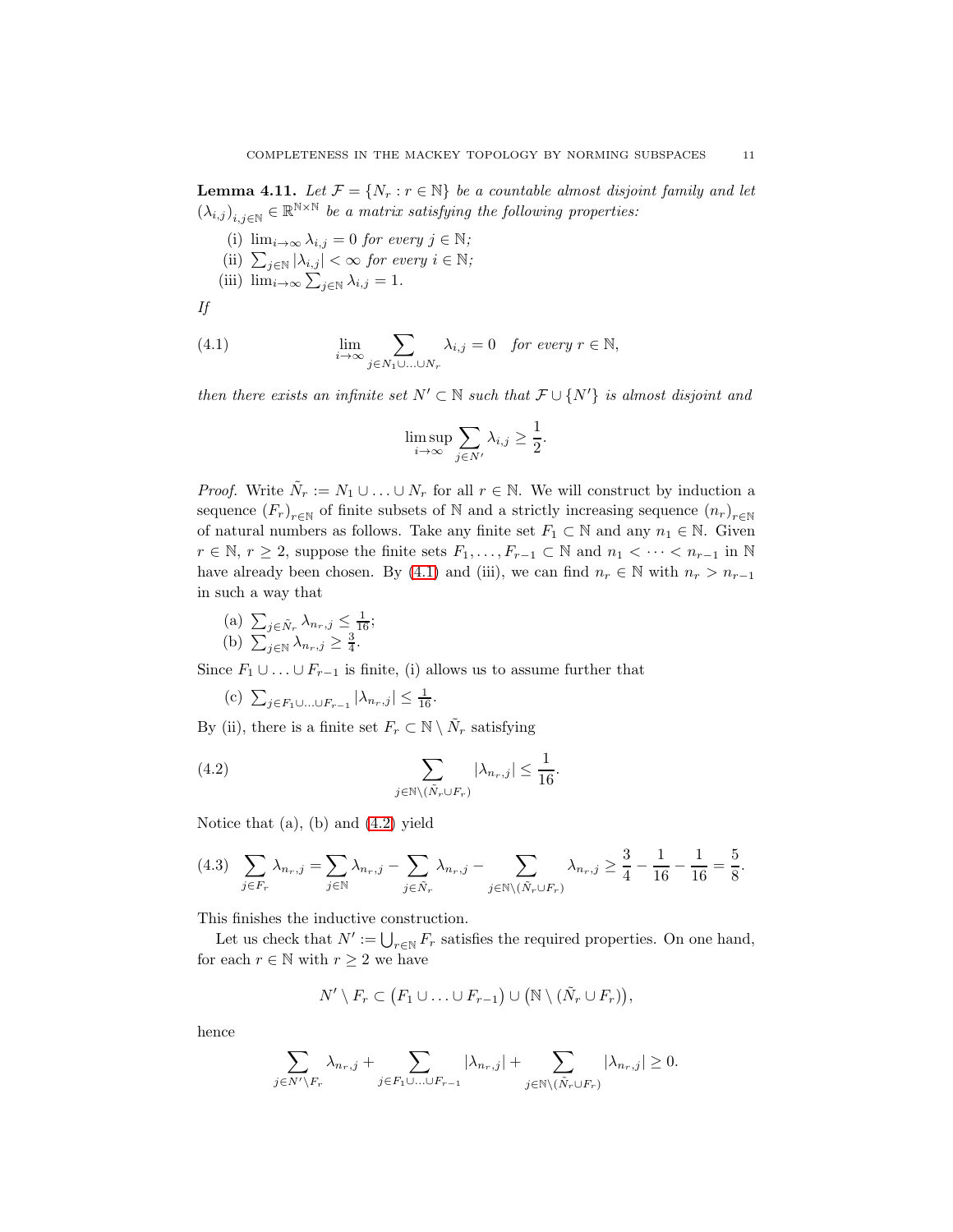This inequality,  $(c)$ ,  $(4.2)$  and  $(4.3)$  yield

$$
\sum_{j \in N'} \lambda_{n_r,j} = \sum_{j \in F_r} \lambda_{n_r,j} + \sum_{j \in N' \backslash F_r} \lambda_{n_r,j}
$$
\n
$$
\geq \sum_{j \in F_r} \lambda_{n_r,j} - \sum_{j \in F_1 \cup \ldots \cup F_{r-1}} |\lambda_{n_r,j}| - \sum_{j \in \mathbb{N} \backslash (\tilde{N}_r \cup F_r)} |\lambda_{n_r,j}| \geq \frac{5}{8} - \frac{1}{16} - \frac{1}{16} = \frac{1}{2}.
$$

As  $r \in \mathbb{N}$  is arbitrary, it follows that

$$
\limsup_{i \to \infty} \sum_{j \in N'} \lambda_{i,j} \ge \frac{1}{2}.
$$

On the other hand, (i) ensures that  $\lim_{i\to\infty}\sum_{j\in F}\lambda_{i,j}=0$  whenever  $F\subset\mathbb{N}$  is finite, therefore  $N'$  is infinite. By construction,  $N' \cap N_1 \subseteq F_1$  and for each  $r \in \mathbb{N}$ with  $r \geq 2$  the intersection  $N' \cap N_r$  is contained in the finite set  $F_1 \cup F_2 \cup \ldots \cup F_{r-1}$ . This shows that  $\mathcal{F} \cup \{N'\}$  is an almost disjoint family.  $\Box$ 

<span id="page-12-0"></span> ${\bf Lemma \ 4.12.} \ \ Let\ \{\big(\lambda^\alpha_{i,j}\big)_{i,j\in \mathbb{N}}: \alpha<\omega_1\} \ be \ a \ family \ of \ matrices \ of \ \mathbb{R}^{\mathbb{N}\times\mathbb{N}} \ satisfying$ *properties (i), (ii) and (iii) of Lemma [4.11.](#page-11-0) Then there exists an almost disjoint family* F such that for every  $\alpha < \omega_1$  there is  $N'_\alpha \in F$  for which the sequence  $\left(\sum_{j\in N'_\alpha}\lambda_{i,j}^\alpha\right)_{i\in\mathbb{N}}$  does not converge to 0.

*Proof.* Let  $\mathcal{G} = \{N_r : r \in \mathbb{N}\}\$ be any countable almost disjoint family. If there is  $r \in \mathbb{N}$  for which  $\left(\sum_{j \in N_r} \lambda_{i,j}^0\right)_{i \in \mathbb{N}}$  does not converge to 0, then we set  $\mathcal{F}_0 := \mathcal{G}$  and  $N'_0 := N_r$ . Otherwise,  $\lim_{i \to \infty} \sum_{j \in N_r} \lambda_{i,j}^0 = 0$  for all  $r \in \mathbb{N}$ . Observe that for each  $r \in \mathbb{N}$  with  $r \geq 2$  we have

$$
\sum_{j\in N_1\cup\ldots\cup N_r}\lambda_{i,j}^0=\sum_{j\in N_1\cup\ldots\cup N_{r-1}}\lambda_{i,j}^0+\sum_{j\in N_r}\lambda_{i,j}^0-\sum_{j\in N_r\cap (N_1\cup\ldots\cup N_{r-1})}\lambda_{i,j}^0
$$

for all  $i \in \mathbb{N}$  and

$$
\lim_{i \to \infty} \sum_{j \in N_r \cap (N_1 \cup \ldots \cup N_{r-1})} \lambda_{i,j}^0 = 0,
$$

by property (i) and the finiteness of  $N_r \cap (N_1 \cup \ldots \cup N_{r-1})$ . This clearly implies (by induction on  $r$ ) that

$$
\lim_{i \to \infty} \sum_{j \in N_1 \cup \ldots \cup N_r} \lambda_{i,j}^0 = 0 \quad \text{for every } r \in \mathbb{N},
$$

so Lemma [4.11](#page-11-0) can be applied to find an infinite set  $N'_0 \subset \mathbb{N}$  for which  $\mathcal{F}_0 := \mathcal{G} \cup \{N'_0\}$ is an almost disjoint family and  $\left(\sum_{j\in N'_0} \lambda_{i,j}^0\right)_{i\in\mathbb{N}}$  does not converge to 0.

We now construct, by transfinite induction on  $\alpha < \omega_1$ , an increasing chain  $(\mathcal{F}_{\alpha})_{\alpha<\omega_1}$  of countable almost disjoint families and sets  $N'_{\alpha}\in\mathcal{F}_{\alpha}$  for which the sequence  $\left(\sum_{j\in N'_\alpha}\lambda_{i,j}^\alpha\right)_{i\in\mathbb{N}}$  does not converge to 0. Suppose that  $0 < \alpha < \omega_1$  and that  $\mathcal{F}_{\beta}$  and  $N'_{\beta}$  are already constructed for every  $\beta < \alpha$ . If

<span id="page-12-1"></span>(4.4) 
$$
\lim_{i \to \infty} \sum_{j \in N} \lambda_{i,j}^{\alpha} = 0 \text{ for every } N \in \bigcup_{\beta < \alpha} \mathcal{F}_{\beta},
$$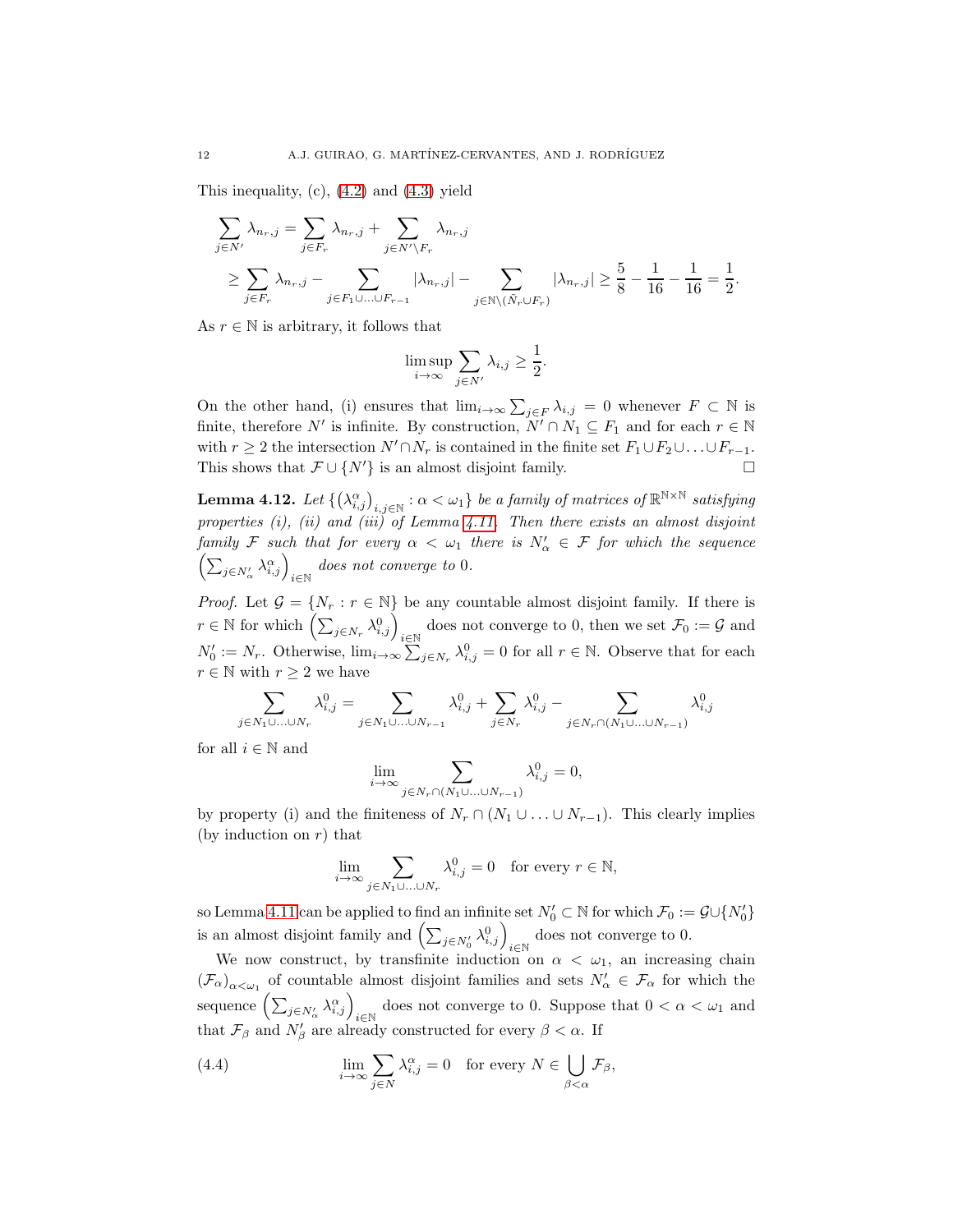then we can apply the argument above to  $\bigcup_{\beta<\alpha} \mathcal{F}_{\beta}$  (which is a countable almost disjoint family) and the matrix  $(\lambda_{i,j}^{\alpha})_{i,j\in\mathbb{N}}$  in order to get an infinite set  $N'_{\alpha}\subset\mathbb{N}$ such that  $\mathcal{F}_{\alpha} := (\bigcup_{\beta < \alpha} \mathcal{F}_{\beta}) \cup \{N'_{\alpha}\}\$ is almost disjoint and  $\left(\sum_{j \in N'_{\alpha}} \lambda_{i,j}^{\alpha}\right)_{i \in \mathbb{N}}$  does not converge to 0. Otherwise, if [\(4.4\)](#page-12-1) fails, then we take  $\mathcal{F}_{\alpha} := \bigcup_{\beta < \alpha} \mathcal{F}_{\beta}$  and any  $N'_{\alpha} \in \mathcal{F}_{\alpha}$  witnessing the failure of [\(4.4\)](#page-12-1).

Clearly,  $\mathcal{F} := \bigcup_{\beta < \omega_1} \mathcal{F}_\beta$  is an almost disjoint family satisfying the required property.  $\square$ 

*Proof of Theorem [4.10.](#page-10-2)* (i) The set of *all* matrices of  $\mathbb{R}^{N\times N}$  satisfying properties (i), (ii) and (iii) of Lemma [4.11](#page-11-0) has cardinality  $\mathfrak c$  and so, under the Continuum Hypothesis, it can be enumerated as  $\{(\lambda_{i,j}^{\alpha})_{i,j\in\mathbb{N}} : \alpha < \omega_1\}$ . Let F be the almost disjoint family given by Lemma [4.12.](#page-12-0) To check that  $\mathcal F$  is maximal, take any infinite set  $N = \{n_k : k \in \mathbb{N}\}\subset \mathbb{N}$  and define a matrix  $(\lambda_{i,j})_{i,j\in\mathbb{N}} \in \mathbb{R}^{\mathbb{N}\times\mathbb{N}}$  by declaring  $\lambda_{i,j} := 1$  if  $n_i = j$  and  $\lambda_{i,j} := 0$  otherwise. Obviously, it satisfies properties (i), (ii) and (iii) of Lemma [4.11,](#page-11-0) hence there is  $N' \in \mathcal{F}$  such that  $\left(\sum_{j \in N'} \lambda_{i,j}\right)_{i \in \mathbb{N}}$  does not converge to 0, which clearly implies that  $N \cap N'$  is infinite. This shows that  $\mathcal F$  is maximal.

Suppose  $(x_i^*)_{i \in \mathbb{N}}$  is a sequence in  $\ell_1(\mathbb{N})$  which w<sup>\*</sup>-converges to  $\delta_\infty$  in  $C(K_{\mathcal{F}})^*$ . For each  $i \in \mathbb{N}$  we write  $x_i^* = \sum_{j \in \mathbb{N}} \lambda_{i,j} \delta_j$ , where  $\lambda_{i,j} \in \mathbb{R}$  and  $\sum_{j \in \mathbb{N}} |\lambda_{i,j}| < \infty$ . Then

$$
\lim_{i \to \infty} \lambda_{i,j} = \lim_{i \to \infty} x_i^*(\chi_{\{j\}}) = \delta_\infty(\chi_{\{j\}}) = 0 \text{ for every } j \in \mathbb{N}
$$

and

$$
\lim_{i \to \infty} \sum_{j \in \mathbb{N}} \lambda_{i,j} = \lim_{i \to \infty} x_i^*(\chi_{K_{\mathcal{F}}}) = \delta_\infty(\chi_{K_{\mathcal{F}}}) = 1.
$$

Therefore,  $(\lambda_{i,j})_{i,j\in\mathbb{N}} = (\lambda_{i,j}^{\alpha})_{i,j\in\mathbb{N}}$  for some  $\alpha < \omega_1$ . But then there exists  $N'_{\alpha} \in \mathcal{F}$ such that  $\left(\sum_{j\in N'_\alpha}\lambda_{i,j}\right)_{i\in\mathbb{N}}$  does not converge to 0, which is a contradiction since

$$
\sum_{j \in N'_\alpha} \lambda_{i,j} = x_i^* (\chi_{\{u_{N'_\alpha}\}\cup N'_\alpha}) \text{ for all } i \in \mathbb{N}
$$

and  $\delta_{\infty}(\chi_{\{u_{N'_{\alpha}}\}\cup N'_{\alpha}})=0.$ 

(ii) The space  $C(K_{\mathcal{F}})$  is not fully Mazur by (i) and Theorem [3.3.](#page-5-2) On the other hand, since  $K_{\mathcal{F}}$  is scattered of countable height,  $(B_{C(K_{\mathcal{F}})^*}, w^*)$  is sequential, meaning that every w<sup>\*</sup>-sequentially closed subset of  $B_{C(K_{\mathcal{F}})^*}$  is w<sup>\*</sup>-closed (see [\[12,](#page-14-8) Theorem 3.2]). Hence  $C(K_{\mathcal{F}})$  has property  $(\mathcal{E}')$  and so  $C(K_{\mathcal{F}})$  is not fully Mackey complete (apply Corollary [3.2\)](#page-5-4). The proof is finished.  $\square$ 

We finish the paper with some open questions:

## <span id="page-13-0"></span>Problem 4.13. *Are fully Mazur and fully Mackey completeness equivalent?*

As we pointed out in Corollary [3.2,](#page-5-4) Problem [4.13](#page-13-0) has an affirmative answer for Banach spaces with property  $(\mathcal{E}')$ .

Problem 4.14. *Does fully Mackey completeness imply property* ( $\mathcal{E}'$ ) or the weaker *Corson's property* (C)*?*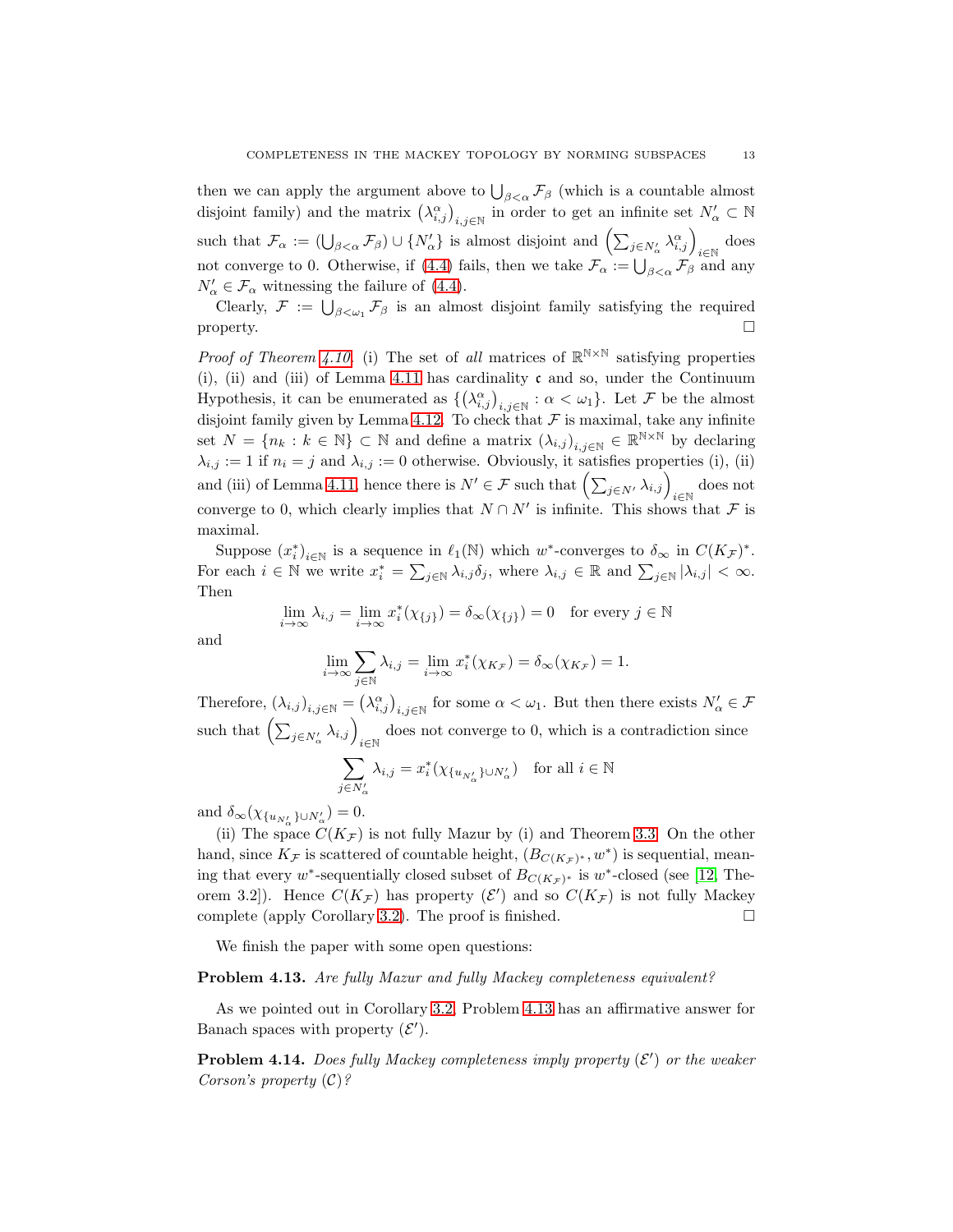<span id="page-14-17"></span>Problem 4.15. *Is* X<sup>∗</sup> *fully Mackey complete whenever* X *is* w ∗ *-sequentially dense in* X∗∗*?*

Remark [4.7](#page-10-3) makes clear that a negative answer to Problem [4.15](#page-14-17) would be based on a non-separable and non-Asplund space X without subspaces isomorphic to  $\ell_1$ .

Acknowledgements. The authors wish to thank A. Avilés for valuable discussions on the topic of this paper. A.J. Guirao was supported by projects MTM2017-83262-  $C2-1-P$  (AEI/FEDER, UE) and  $19368/PI/14$  (Fundación Séneca). G. Martínez-Cervantes and J. Rodríguez were supported by projects MTM2014-54182-P and MTM2017-86182-P (AEI/FEDER, UE) and  $19275/PI/14$  (Fundación Séneca).

#### **REFERENCES**

- <span id="page-14-4"></span>[1] G. Androulakis and M. Ziemke, The closedness of the generator of a semigroup, Semigroup Forum 93 (2016), no. 3, 589–606.
- <span id="page-14-7"></span>[2] A. Avilés, G. Martínez-Cervantes, and J. Rodríguez, Weak<sup>\*</sup>-sequential properties of Johnson-Lindenstrauss spaces, J. Funct. Anal. (2018), https://doi.org/10.1016/j.jfa.2018.09.007
- <span id="page-14-0"></span>[3] J. Bonet and B. Cascales, Noncomplete Mackey topologies on Banach spaces, Bull. Aust. Math. Soc. **81** (2010), no. 3, 409-413.
- <span id="page-14-15"></span>[4] R. Deville and G. Godefroy, Some applications of projective resolutions of identity, Proc. London Math. Soc. (3) 67 (1993), no. 1, 183–199.
- <span id="page-14-13"></span><span id="page-14-11"></span>[5] G. A. Edgar, A long James space, Measure theory, Oberwolfach 1979 (Proc. Conf., Oberwolfach, 1979), Lecture Notes in Math., vol. 794, Springer, Berlin, 1980, pp. 31–37.
- [6] M. Fabian, P. Habala, P. Hájek, V. Montesinos, and V. Zizler, Banach space theory. The basis for linear and nonlinear analysis, CMS Books in Mathematics/Ouvrages de Mathématiques de la SMC, Springer, New York, 2011.
- <span id="page-14-6"></span>[7] A. S. Granero and M. Sánchez, The class of universally Krein-Šmulian Banach spaces, Bull. Lond. Math. Soc. 39 (2007), no. 4, 529–540.
- <span id="page-14-1"></span>[8] A. J. Guirao and V. Montesinos, Completeness in the Mackey topology, Funct. Anal. Appl. 49 (2015), no. 2, 97–105, Translation of Funktsional. Anal. i Prilozhen. 49 (2015), no. 2, 21–33.
- <span id="page-14-2"></span>[9] A. J. Guirao, V. Montesinos, and V. Zizler, A note on Mackey topologies on Banach spaces, J. Math. Anal. Appl. 445 (2017), no. 1, 944–952.
- <span id="page-14-10"></span>[10] G. Köthe, *Topological vector spaces. I*, Translated from the German by D. J. H. Garling. Die Grundlehren der mathematischen Wissenschaften, Band 159, Springer-Verlag New York Inc., New York, 1969.
- <span id="page-14-3"></span>[11] M. Kunze, A Pettis-type integral and applications to transition semigroups, Czechoslovak Math. J. 61(136) (2011), no. 2, 437-459.
- <span id="page-14-8"></span>[12] G. Martínez-Cervantes, Banach spaces with weak\*-sequential dual ball, Proc. Amer. Math. Soc. 146 (2018), no. 4, 1825–1832.
- <span id="page-14-16"></span>[13] J. Orihuela, On weakly Lindelöf Banach spaces, Progress in functional analysis (Peñíscola, 1990), North-Holland Math. Stud., vol. 170, North-Holland, Amsterdam, 1992, pp. 279–291.
- <span id="page-14-9"></span>[14] A. Plichko, Three sequential properties of dual Banach spaces in the weak\* topology, Topology Appl. 190 (2015), 93–98.
- <span id="page-14-14"></span><span id="page-14-5"></span>[15] J. Rodríguez, On integration in Banach spaces and total sets, to appear in Quaest. Math.
- [16] J. Rodríguez and G. Vera, Uniqueness of measure extensions in Banach spaces, Studia Math. 175 (2006), no. 2, 139–155.
- <span id="page-14-12"></span>[17] D. van Dulst, Characterizations of Banach spaces not containing  $l^1$ , CWI Tract, vol. 59, Centrum voor Wiskunde en Informatica, Amsterdam, 1989.